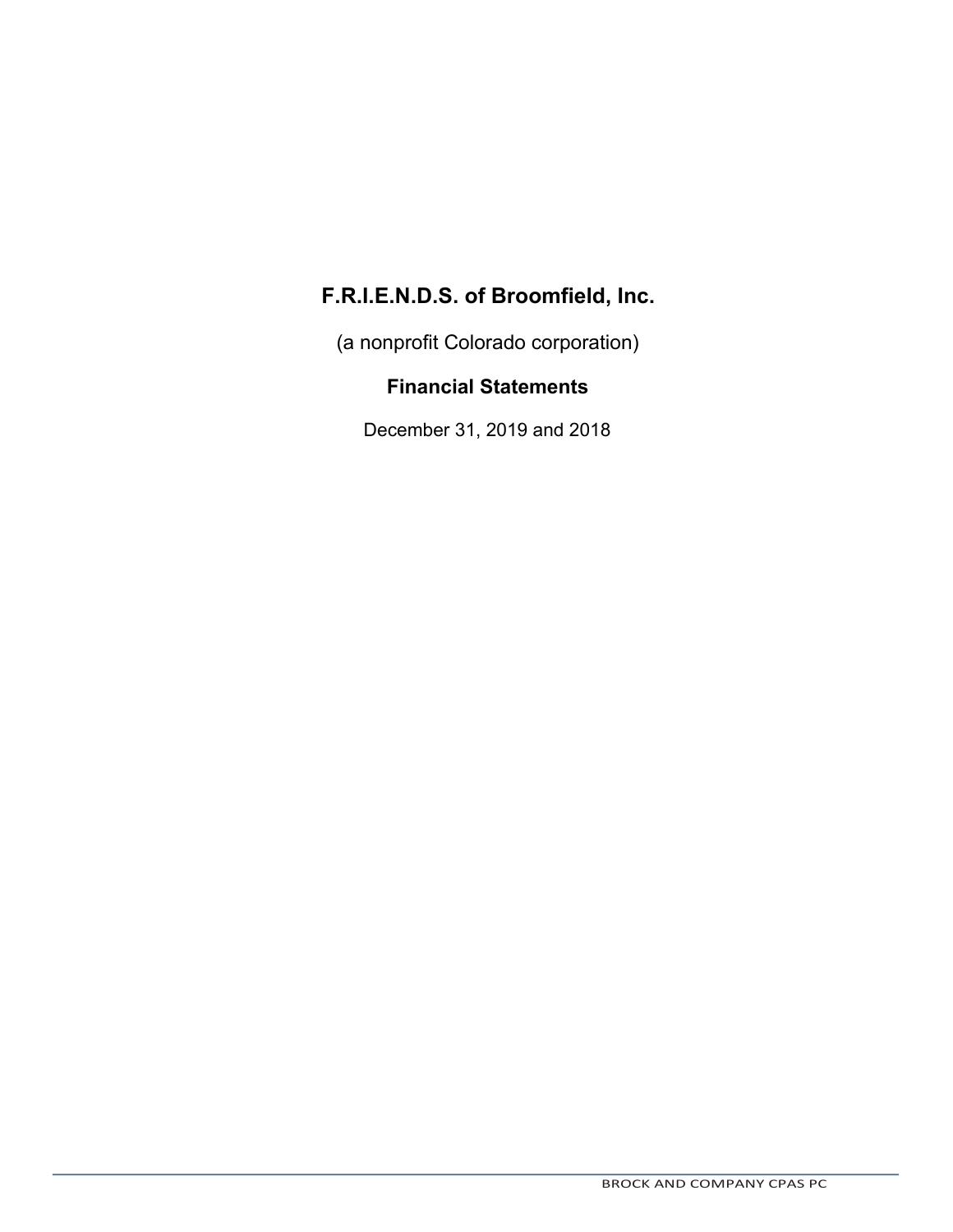## **Table of Contents**

| <b>Independent Auditor's Report</b>                                       | Pages 1-2  |
|---------------------------------------------------------------------------|------------|
| <b>Statements of Financial Position</b><br>December 31, 2019 and 2018     | Page 3     |
| <b>Statement of Activities</b><br>Year ended December 31, 2019            | Page 4     |
| <b>Statement of Activities</b><br>Year ended December 31, 2018            | Page 5     |
| <b>Statement of Functional Expenses</b><br>Year ended December 31, 2019   | Page 6     |
| <b>Statement of Functional Expenses</b><br>Year ended December 31, 2018   | Page 7     |
| <b>Statements of Cash Flows</b><br>Years ended December 31, 2019 and 2018 | Page 8     |
| <b>Notes to Financial Statements</b>                                      | Pages 9-22 |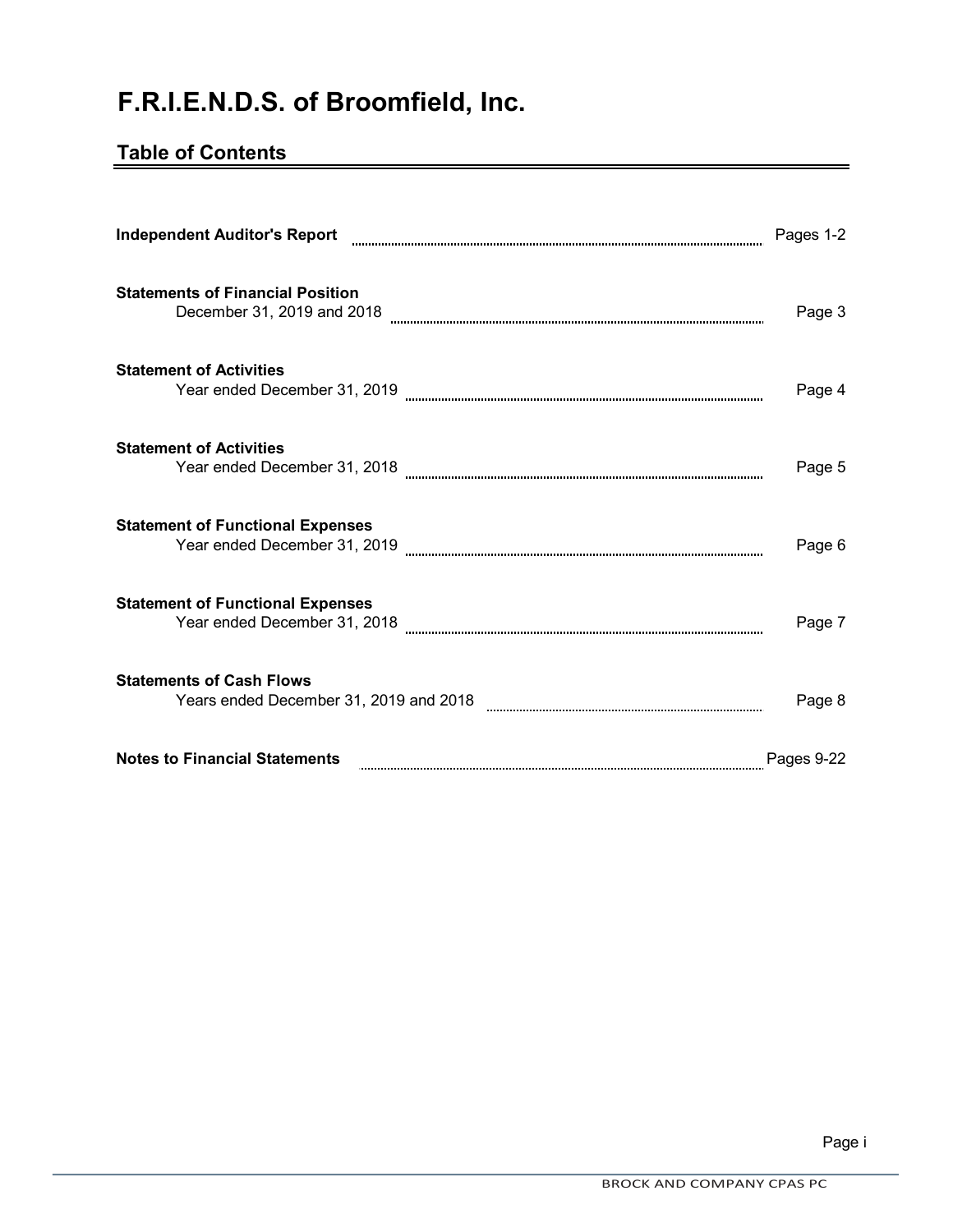



**Independent Auditor's Report**

To the Board of Directors F.R.I.E.N.D.S. of Broomfield, Inc. Broomfield, Colorado

We have audited the accompanying financial statements of F.R.I.E.N.D.S. of Broomfield, Inc. (a nonprofit organization), which comprise the statement of financial position as of December 31, 2019, and the related statements of activities, functional expenses, and cash flows for the year then ended, and the related notes to the financial statements.

### **Management's Responsibility for the Financial Statements**

Management is responsible for the preparation and fair presentation of these financial statements in accordance with accounting principles generally accepted in the United States of America; this includes the design, implementation, and maintenance of internal control relevant to the preparation and fair presentation of financial statements that are free from material misstatement, whether due to fraud or error.

#### **Auditor's Responsibility**

Our responsibility is to express an opinion on these financial statements based on our audit. We conducted our audit in accordance with auditing standards generally accepted in the United States of America. Those standards require that we plan and perform the audit to obtain reasonable assurance about whether the financial statements are free from material misstatement.

An audit involves performing procedures to obtain audit evidence about the amounts and disclosures in the financial statements. The procedures selected depend on the auditor's judgment, including the assessment of the risks of material misstatement of the financial statements, whether due to fraud or error. In making those risk assessments, the auditor considers internal control relevant to the entity's preparation and fair presentation of the financial statements in order to design audit procedures that are appropriate in the circumstances, but not for the purpose of expressing an opinion on the effectiveness of the entity's internal control. Accordingly, we express no such opinion. An audit also includes evaluating the appropriateness of accounting policies used and the reasonableness of significant accounting estimates made by management, as well as evaluating the overall presentation of the financial statements.

We believe that the audit evidence we have obtained is sufficient and appropriate to provide a basis for our audit opinion.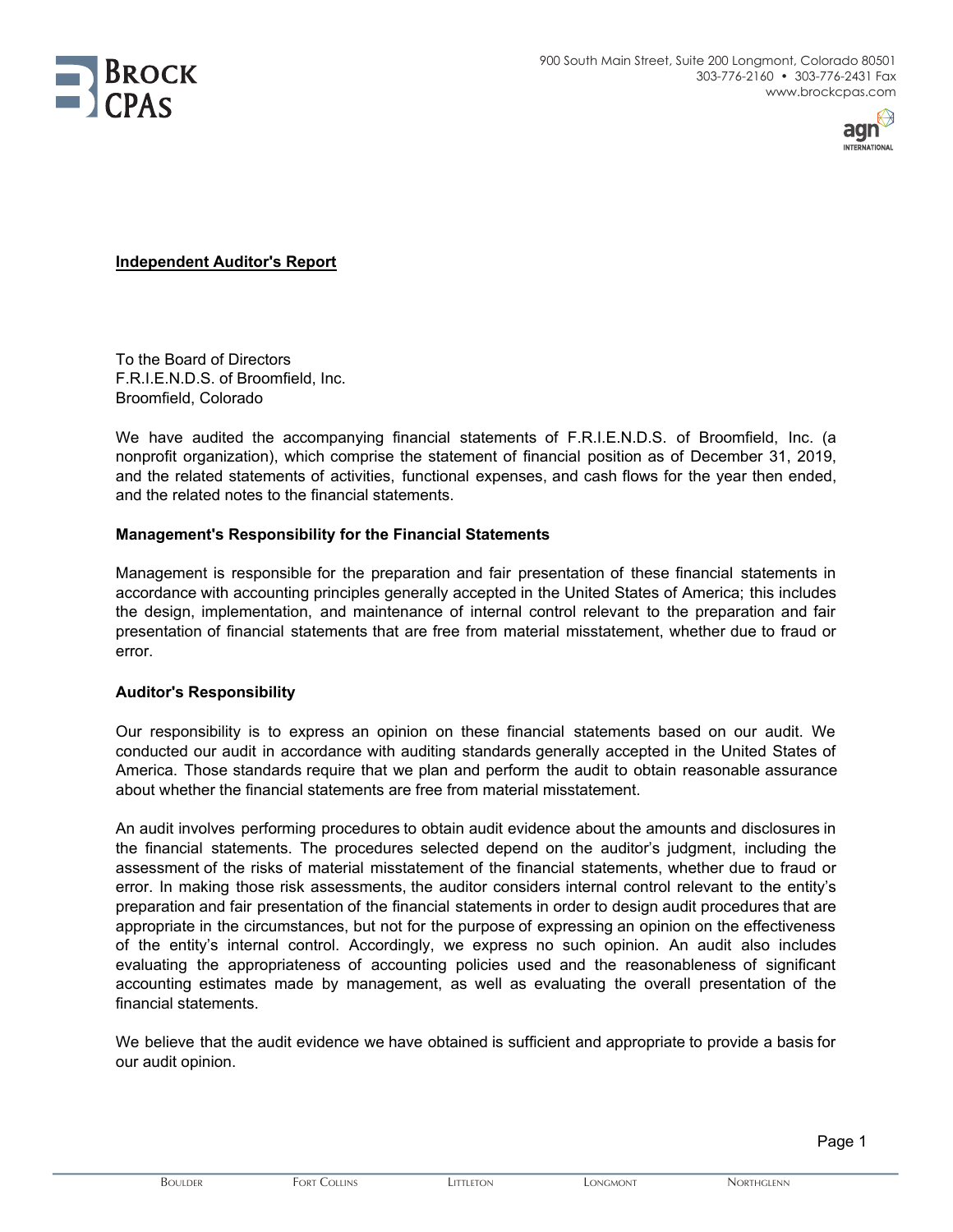### **Independent Auditor's Report (continued)**

### **Opinion**

In our opinion, the financial statements referred to above present fairly, in all material respects, the financial position of F.R.I.E.N.D.S. of Broomfield, Inc. as of December 31, 2019, and the changes in its net assets and its cash flows for the year then ended in accordance with accounting principles generally accepted in the United States of America.

#### **Prior Period Financial Statements**

The financial statements of F.R.I.E.N.D.S. of Broomfield, Inc. as of December 31, 2018, were audited by other auditors whose report dated October 1, 2019, expressed an unmodified opinion on those statements.

Broch and Company, CPAS, P.C.

Certified Public Accountants

Longmont, Colorado September 30, 2020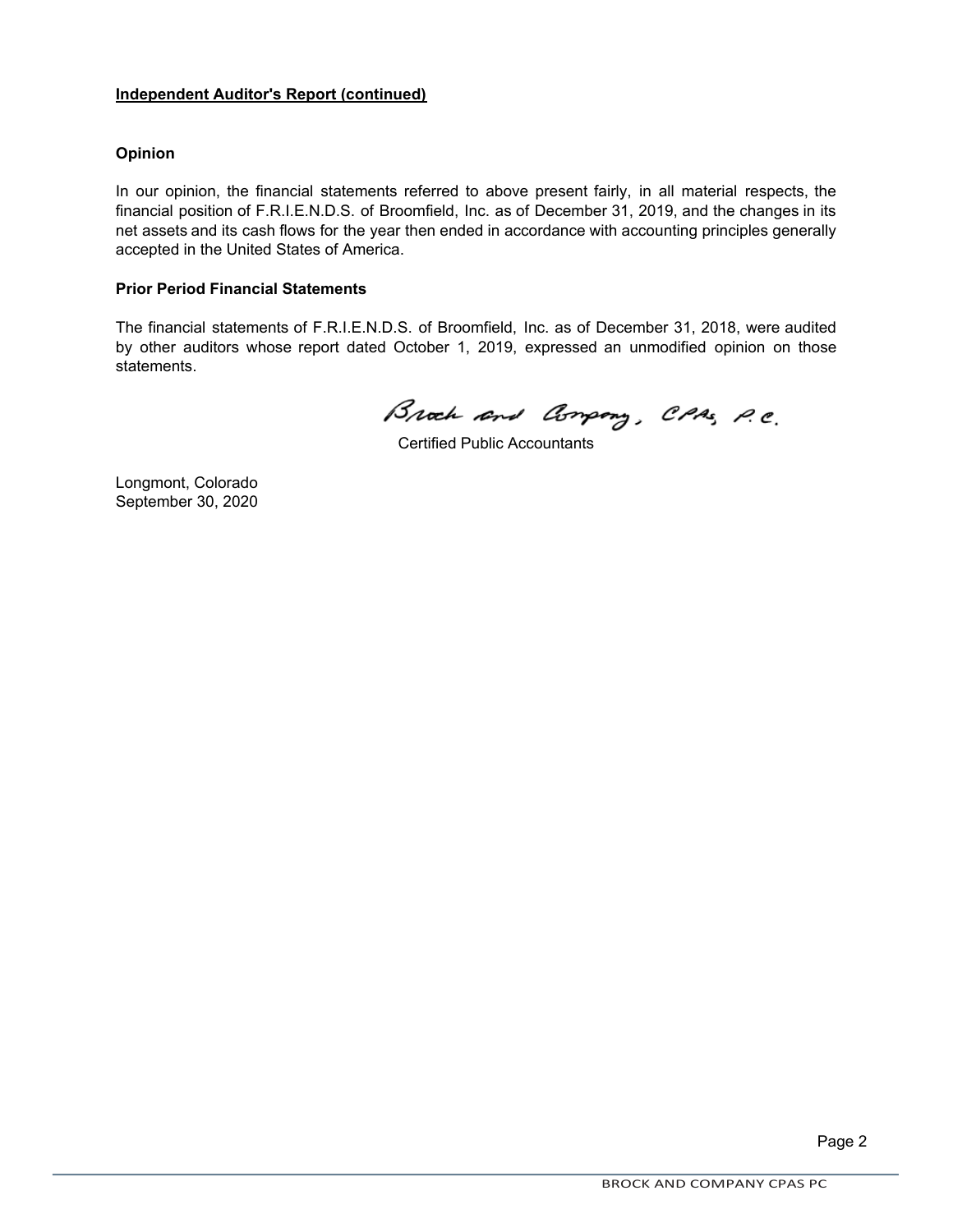## **Statements of Financial Position**

| December 31                                       | 2019          | 2018            |
|---------------------------------------------------|---------------|-----------------|
| <b>ASSETS</b>                                     |               |                 |
| <b>Current Assets</b>                             |               |                 |
| Cash and cash equivalents                         | \$<br>434,444 | \$<br>401,802   |
| Investments                                       | 48,684        | 10,344          |
| Accounts receivable                               | 99,627        | 130,992         |
| Contributions receivable, current portion         | 98,697        | 26,400          |
| Prepaid expenses                                  | 22,687        | 15,219          |
| Total current assets                              | 704,139       | 584,757         |
| <b>Property and Equipment, net</b>                | 2,830,476     | 2,807,396       |
| <b>Other Assets</b>                               |               |                 |
| Restricted cash                                   |               | 6,377           |
| Contributions receivable, noncurrent              | 41,350        | 64,524          |
| Beneficial interest in assets held by foundations | 154,473       | 88,997          |
| <b>Total other assets</b>                         | 195,823       | 159,898         |
| <b>Total assets</b>                               | 3,730,438     | 3,552,051<br>P. |
| <b>LIABILITIES AND NET ASSETS</b>                 |               |                 |
| <b>Current Liabilities</b>                        |               |                 |
| Accounts payable                                  | \$<br>59,709  | \$<br>40,302    |
| Accrued compensation and benefits                 | 44,376        | 30,243          |
| Deferred revenue                                  | 72,200        | 70,880          |
| Capital lease obligations                         |               | 2,976           |
| Notes payable, current portion                    | 336,393       | 246,684         |
| <b>Total current liabilities</b>                  | 512,678       | 391,085         |
| <b>Long-Term Liabilities</b>                      |               |                 |
| Notes payable, net of current portion             | 716,310       | 825,729         |
| <b>Total liabilities</b>                          | 1,228,988     | 1,216,814       |
| <b>Net Assets</b>                                 |               |                 |
| Without donor restrictions                        |               |                 |
| Undesignated                                      | 451,238       | 321,418         |
| Board-designated endowment                        | 134,473       | 88,997          |
| Equity in property and equipment                  | 1,777,773     | 1,732,007       |
| Total unrestricted net assets                     | 2,363,484     | 2,142,422       |
| With donor restrictions                           | 137,966       | 192,815         |
| Total net assets                                  | 2,501,450     | 2,335,237       |
| Total liabilities and net assets                  | 3,730,438     | 3,552,051<br>P. |

The accompanying Notes are an integral part of these financial statements **Page 3**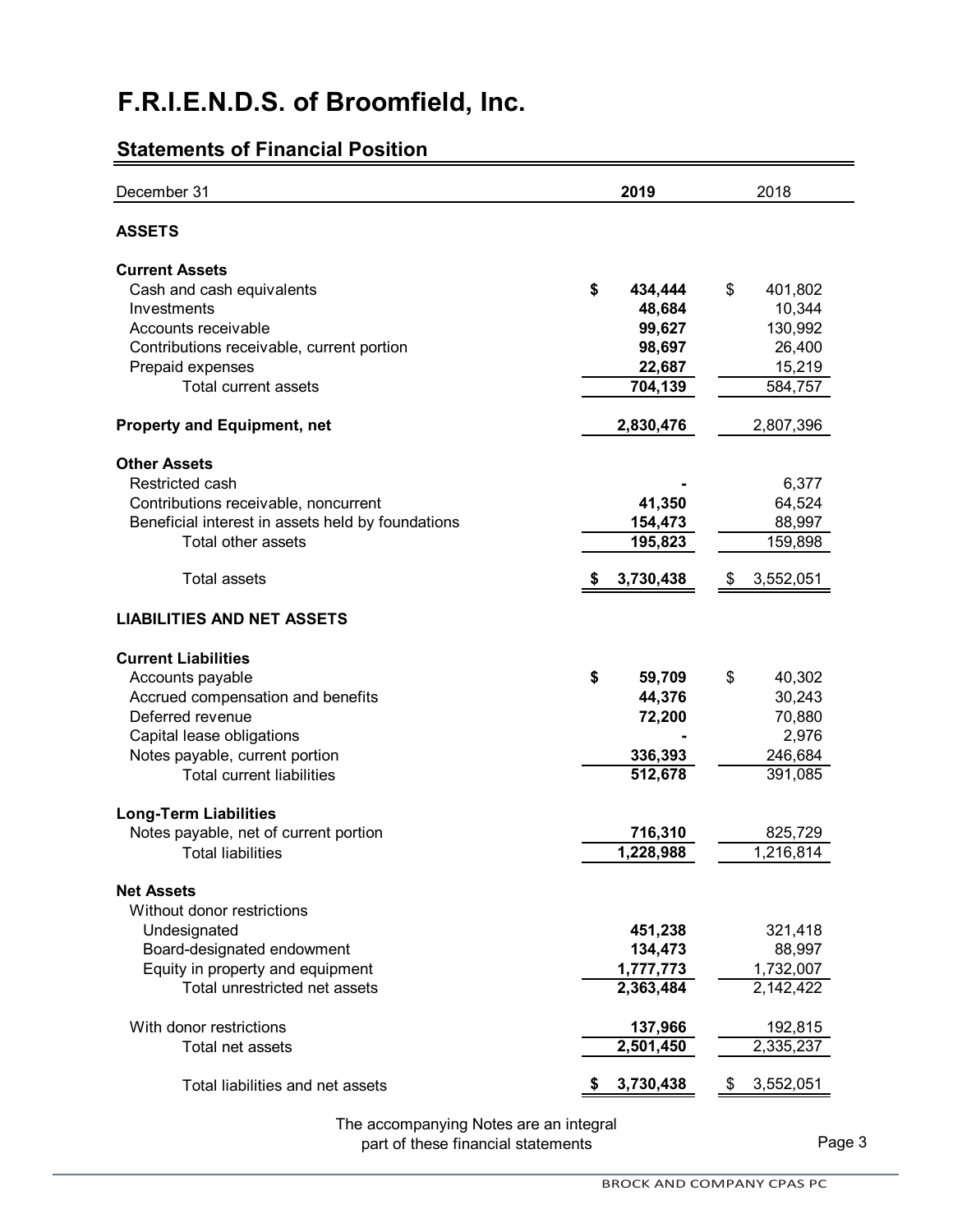### **Statement of Activities**

### Year ended December 31, 2019

|                                           | <b>Without Donor</b><br><b>Restrictions</b> | <b>With Donor</b><br><b>Restrictions</b> | <b>Total</b>  |
|-------------------------------------------|---------------------------------------------|------------------------------------------|---------------|
| <b>Operating Revenue and Support</b>      |                                             |                                          |               |
| <b>Operating Revenue</b>                  |                                             |                                          |               |
| Day program fees                          | \$<br>550,720                               | \$                                       | \$<br>550,720 |
| Social program fees                       | 496,859                                     |                                          | 496,859       |
| Residential program fees                  | 433,506                                     |                                          | 433,506       |
| Supportive employment program fees        | 125,678                                     |                                          | 125,678       |
| Total operating revenue                   | 1,606,763                                   |                                          | 1,606,763     |
| <b>Operating Support</b>                  |                                             |                                          |               |
| Contributions and grants                  | 562,011                                     | 23,901                                   | 585,912       |
| Special events income, net                | 13,283                                      |                                          | 13,283        |
| Net assets released from restrictions     |                                             |                                          |               |
| Satisfaction of program restrictions      | 7,052                                       | (7,052)                                  |               |
| Expiration of time restrictions           | 71,698                                      | (71, 698)                                |               |
| Total operating support                   | 654,044                                     | (54, 849)                                | 599,195       |
| Total operating revenue and support       | 2,260,807                                   | (54, 849)                                | 2,205,958     |
| <b>Operating Expenses</b>                 |                                             |                                          |               |
| Program services                          | 1,762,601                                   |                                          | 1,762,601     |
| Supporting services                       |                                             |                                          |               |
| General and administrative                | 194,857                                     |                                          | 194,857       |
| Fundraising                               | 100,819                                     |                                          | 100,819       |
| Total operating expenses                  | 2,058,277                                   |                                          | 2,058,277     |
| Total operating revenue and support in    |                                             |                                          |               |
| excess (deficit) of operating expenses    | 202,530                                     | (54, 849)                                | 147,681       |
| <b>Other Changes</b>                      |                                             |                                          |               |
| Investment income, net                    | 8,527                                       |                                          | 8,527         |
| Change in value of beneficial interest in |                                             |                                          |               |
| assets held by foundations                | 4,505                                       |                                          | 4,505         |
| Gain on sale of equipment                 | 5,500                                       |                                          | 5,500         |
| Total revenue                             | 18,532                                      |                                          | 18,532        |
| <b>Change in Net Assets</b>               | 221,062                                     | (54, 849)                                | 166,213       |
| Net Assets, Beginning of Year             | 2,142,422                                   | 192,815                                  | 2,335,237     |
| Net Assets, End of Year                   | \$2,363,484                                 | \$<br>137,966                            | \$2,501,450   |

The accompanying Notes are an integral part of these financial statements **Page 4**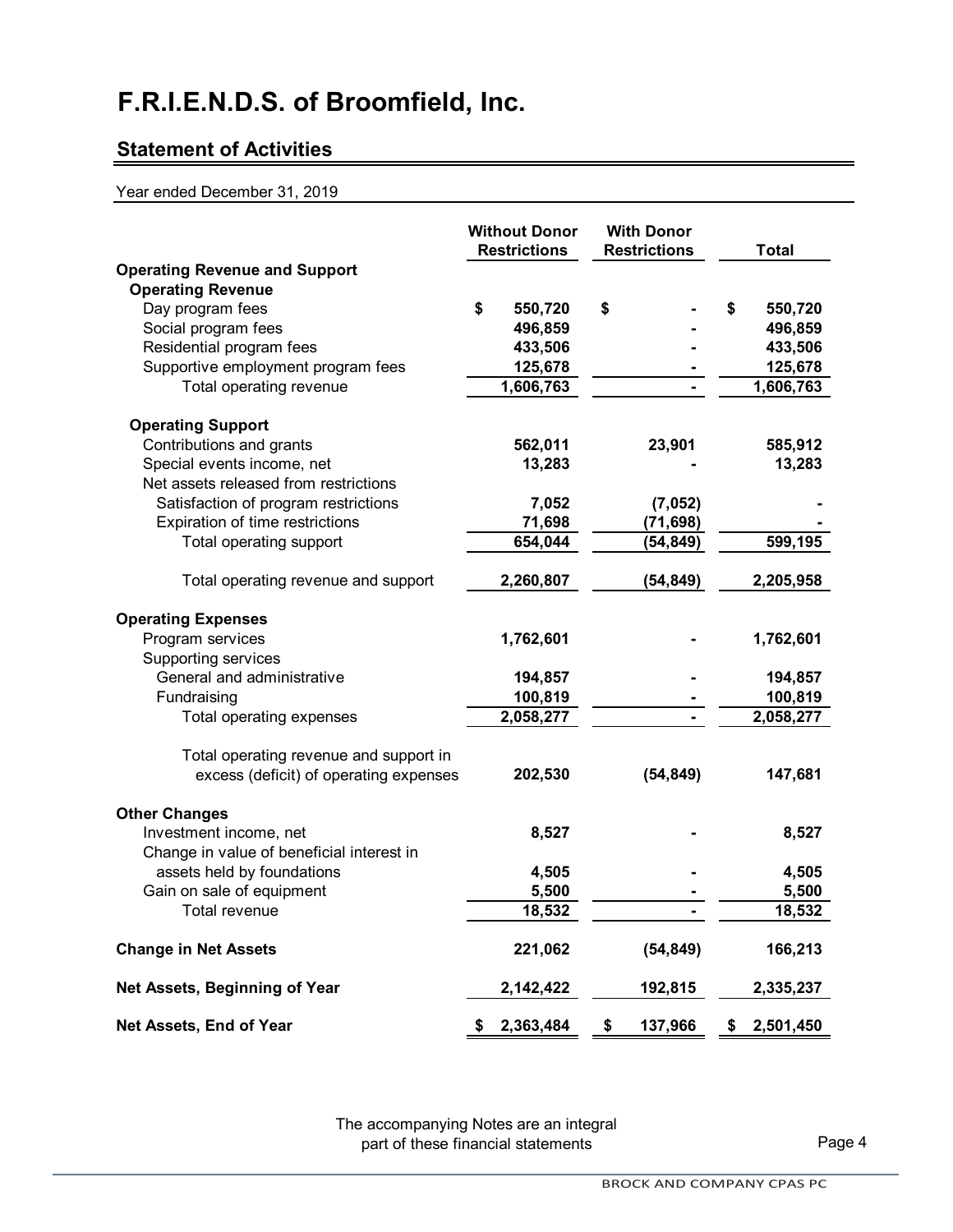### **Statement of Activities**

### Year ended December 31, 2018

| <b>Operating Revenue and Support</b>                                             | <b>Without Donor</b><br>Restrictions | <b>With Donor</b><br>Restrictions | Total           |
|----------------------------------------------------------------------------------|--------------------------------------|-----------------------------------|-----------------|
| <b>Operating Revenue</b>                                                         |                                      |                                   |                 |
| Day program fees                                                                 | \$<br>477,541                        | \$                                | \$<br>477,541   |
| Social program fees                                                              | 248,204                              |                                   | 248,204         |
| Residential program fees                                                         | 180,190                              |                                   | 180,190         |
| Supportive employment program fees                                               | 110,698                              |                                   | 110,698         |
| Total operating revenue                                                          | 1,016,633                            |                                   | 1,016,633       |
| <b>Operating Support</b>                                                         |                                      |                                   |                 |
| Contributions and grants                                                         | 448,237                              | 7,319                             | 455,556         |
| Special events income, net                                                       | 59,811                               |                                   | 59,811          |
| Net assets released from restrictions                                            |                                      |                                   |                 |
| Satisfaction of program restrictions                                             | 130,016                              | (130, 016)                        |                 |
| Expiration of time restrictions                                                  | 157,384                              | (157, 384)                        |                 |
| Total operating support                                                          | 795,448                              | (280, 081)                        | 515,367         |
| Total operating revenue and support                                              | 1,812,081                            | (280, 081)                        | 1,532,000       |
| <b>Operating Expenses</b>                                                        |                                      |                                   |                 |
| Program services                                                                 | 1,270,918                            |                                   | 1,270,918       |
| Supporting services                                                              |                                      |                                   |                 |
| General and administrative                                                       | 162,792                              |                                   | 162,792         |
| Fundraising                                                                      | 97,967                               |                                   | 97,967          |
| Total operating expenses                                                         | 1,531,677                            |                                   | 1,531,677       |
| Total operating revenue and support in<br>excess (deficit) of operating expenses | 280,404                              | (280, 081)                        | 323             |
| <b>Other Changes</b><br>Investment income, net                                   | 6,312                                |                                   | 6,312           |
| Change in value of beneficial interest in                                        |                                      |                                   |                 |
| assets held by foundations                                                       | 2,676                                |                                   | 2,676           |
| Total revenue                                                                    | 8,988                                |                                   | 8,988           |
| <b>Change in Net Assets</b>                                                      | 289,392                              | (280, 081)                        | 9,311           |
| Net Assets, Beginning of Year                                                    | 1,853,030                            | 472,896                           | 2,325,926       |
| Net Assets, End of Year                                                          | \$<br>2,142,422                      | \$<br>192,815                     | \$<br>2,335,237 |

The accompanying Notes are an integral part of these financial statements **Page 5**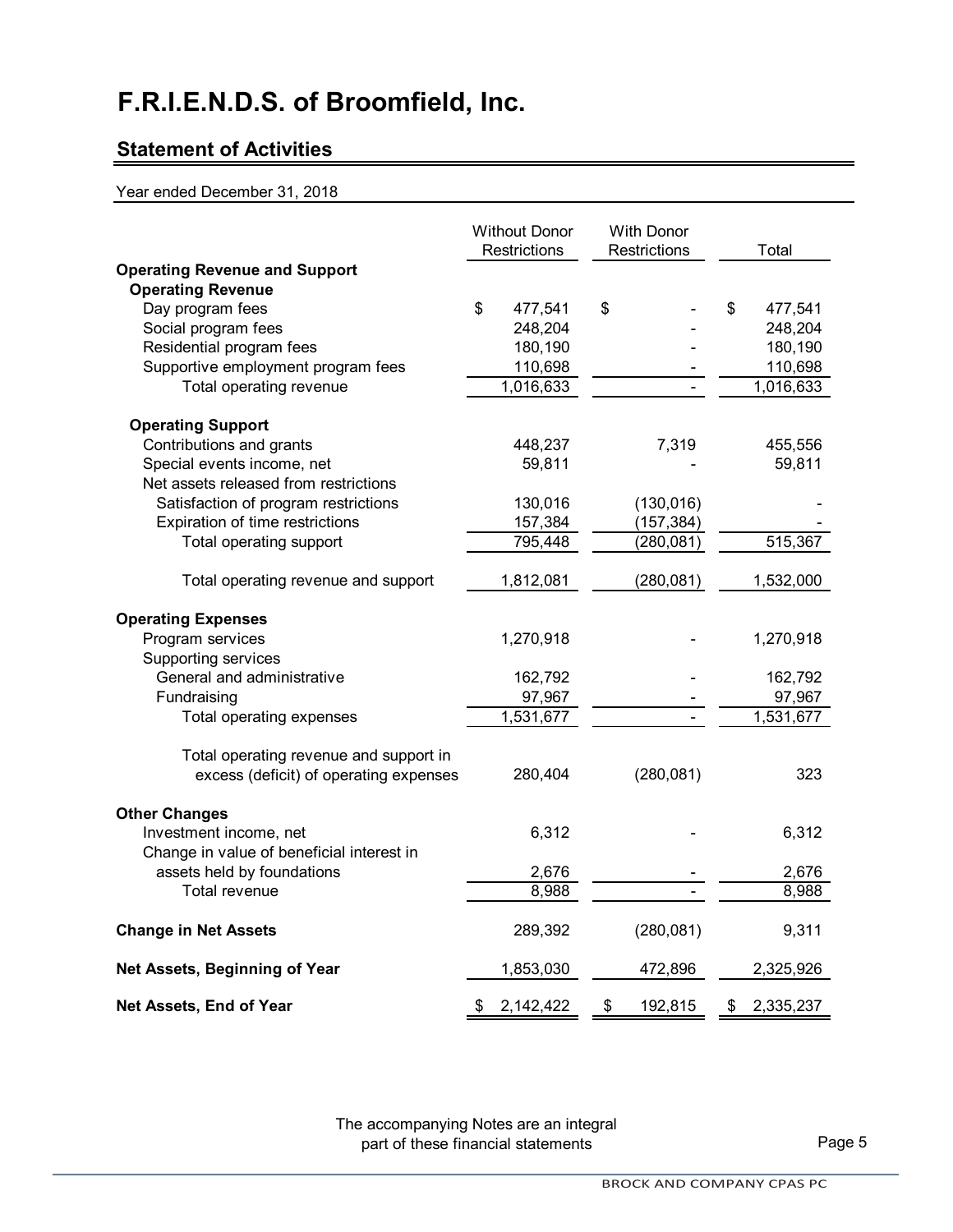## **Statement of Functional Expenses**

### December 31, 2019

|                              | <b>Supporting Services</b> |           |    |                    |                    |                 |
|------------------------------|----------------------------|-----------|----|--------------------|--------------------|-----------------|
|                              | Program                    |           |    | <b>General and</b> |                    |                 |
|                              | <b>Services</b>            |           |    | Administrative     | <b>Fundraising</b> | <b>Total</b>    |
| Salaries and wages           | \$                         | 807,277   | \$ | 116,715            | \$<br>48,631       | \$<br>972,623   |
| Payroll taxes                |                            | 66,948    |    | 9,679              | 4,033              | 80,660          |
| Employee benefits            |                            | 34,095    |    | 4,929              | 2,054              | 41,078          |
| Contract labor               |                            | 152,762   |    |                    | 1,605              | 154,367         |
| Total personnel costs        |                            | 1,061,082 |    | 131,323            | 56,323             | 1,248,728       |
| Program expenses             |                            | 327,222   |    |                    |                    | 327,222         |
| Transportation               |                            | 64,323    |    |                    |                    | 64,323          |
| Occupancy                    |                            | 50,891    |    | 8,981              |                    | 59,872          |
| Interest expense             |                            | 45,306    |    |                    |                    | 45,306          |
| Information technology       |                            | 36,351    |    | 5,560              | 855                | 42,766          |
| Repairs and maintenance      |                            | 36,218    |    | 3,219              | 805                | 40,242          |
| <b>Professional fees</b>     |                            | 1,726     |    | 7,941              | 24,859             | 34,526          |
| Insurance                    |                            | 30,514    |    | 1,606              |                    | 32,120          |
| <b>Supplies</b>              |                            | 11,711    |    | 11,711             |                    | 23,422          |
| Training and education       |                            | 9,244     |    | 1,114              | 780                | 11,138          |
| Miscellaneous                |                            | 1,374     |    | 1,480              | 7,717              | 10,571          |
| Marketing and outreach       |                            |           |    |                    | 9,480              | 9,480           |
| <b>Bank fees</b>             |                            |           |    | 4,537              |                    | 4,537           |
| Volunteer and staff expenses |                            | 548       |    | 2,192              |                    | 2,740           |
| Total operating expenses     |                            |           |    |                    |                    |                 |
| before depreciation          |                            | 1,676,510 |    | 179,664            | 100,819            | 1,956,993       |
| Depreciation                 |                            | 86,091    |    | 15,193             |                    | 101,284         |
| Total operating expenses     | \$                         | 1,762,601 | \$ | 194,857            | \$<br>100,819      | \$<br>2,058,277 |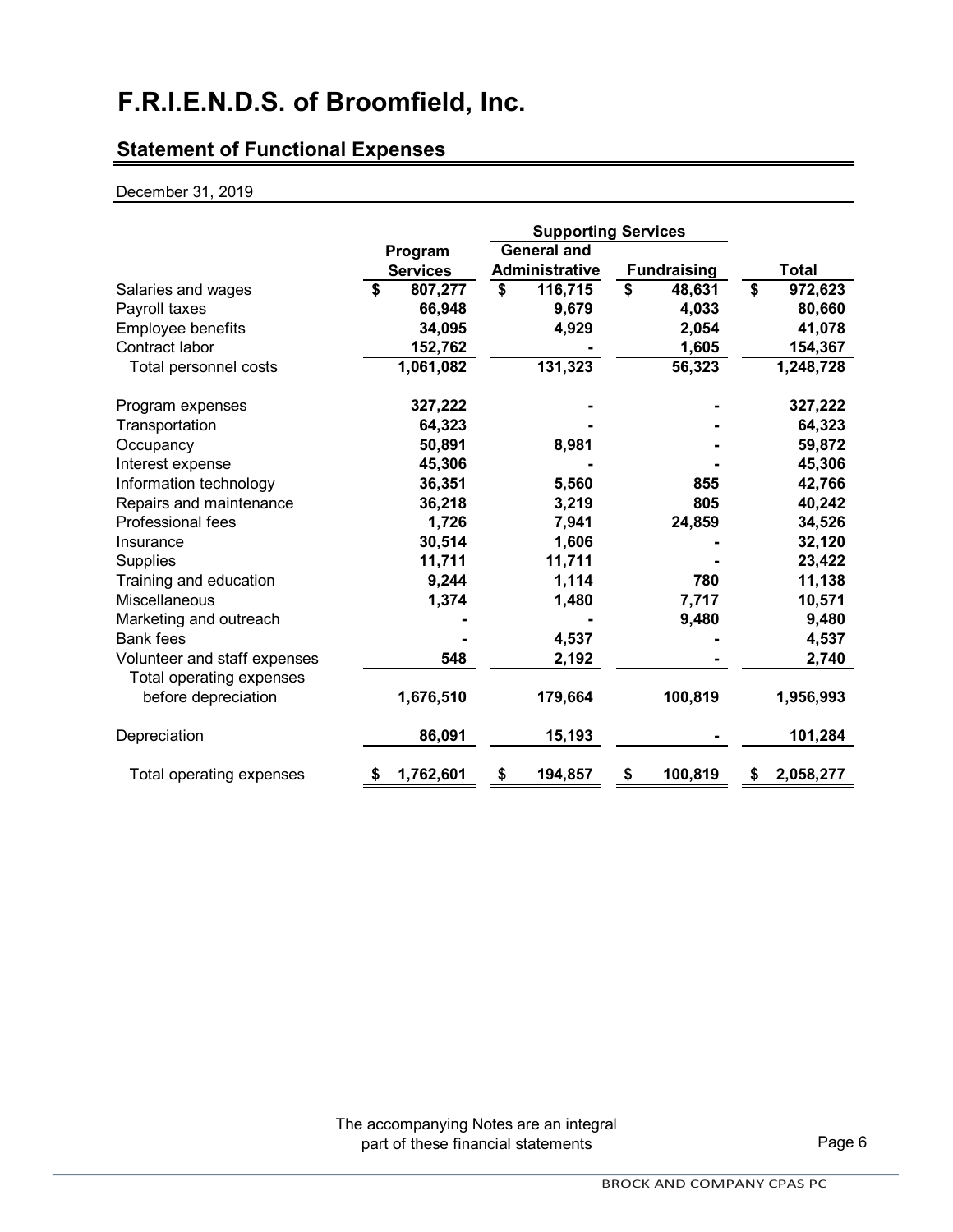## **Statement of Functional Expenses**

### December 31, 2018

|                              |                 | <b>Supporting Services</b> |                |    |             |                 |
|------------------------------|-----------------|----------------------------|----------------|----|-------------|-----------------|
|                              | Program         |                            | General and    |    |             |                 |
|                              | <b>Services</b> |                            | Administrative |    | Fundraising | Total           |
| Salaries and wages           | \$<br>595,530   | \$                         | 86,101         | \$ | 35,875      | \$<br>717,506   |
| Payroll taxes                | 48,659          |                            | 7,035          |    | 2,931       | 58,625          |
| Employee benefits            | 3,663           |                            | 530            |    | 221         | 4,414           |
| Contract labor               | 43,501          |                            |                |    | 457         | 43,958          |
| Total personnel costs        | 691,353         |                            | 93,666         |    | 39,484      | 824,503         |
| Program expenses             | 165,585         |                            |                |    |             | 165,585         |
| Interest expense             | 59,273          |                            |                |    |             | 59,273          |
| Occupancy                    | 50,092          |                            | 8,840          |    |             | 58,932          |
| Transportation               | 55,561          |                            |                |    |             | 55,561          |
| Information technology       | 46,146          |                            | 7,058          |    | 1,086       | 54,290          |
| Repairs and maintenance      | 41,414          |                            | 3,681          |    | 920         | 46,015          |
| Insurance                    | 41,182          |                            | 2,167          |    |             | 43,349          |
| Professional fees            | 1,867           |                            | 8,589          |    | 26,888      | 37,344          |
| Miscellaneous                | 2,319           |                            | 2,497          |    | 13,021      | 17,837          |
| Supplies                     | 8,372           |                            | 8,372          |    |             | 16,744          |
| Marketing and outreach       |                 |                            |                |    | 15,815      | 15,815          |
| Training and education       | 8,929           |                            | 1,076          |    | 753         | 10,758          |
| Volunteer and staff expenses | 1,184           |                            | 4,737          |    |             | 5,921           |
| <b>Bank fees</b>             |                 |                            | 4,878          |    |             | 4,878           |
| Total operating expenses     |                 |                            |                |    |             |                 |
| before depreciation          | 1,173,277       |                            | 145,561        |    | 97,967      | 1,416,805       |
| Depreciation                 | 97,641          |                            | 17,231         |    |             | 114,872         |
| Total operating expenses     | \$<br>1,270,918 | \$                         | 162,792        | \$ | 97,967      | \$<br>1,531,677 |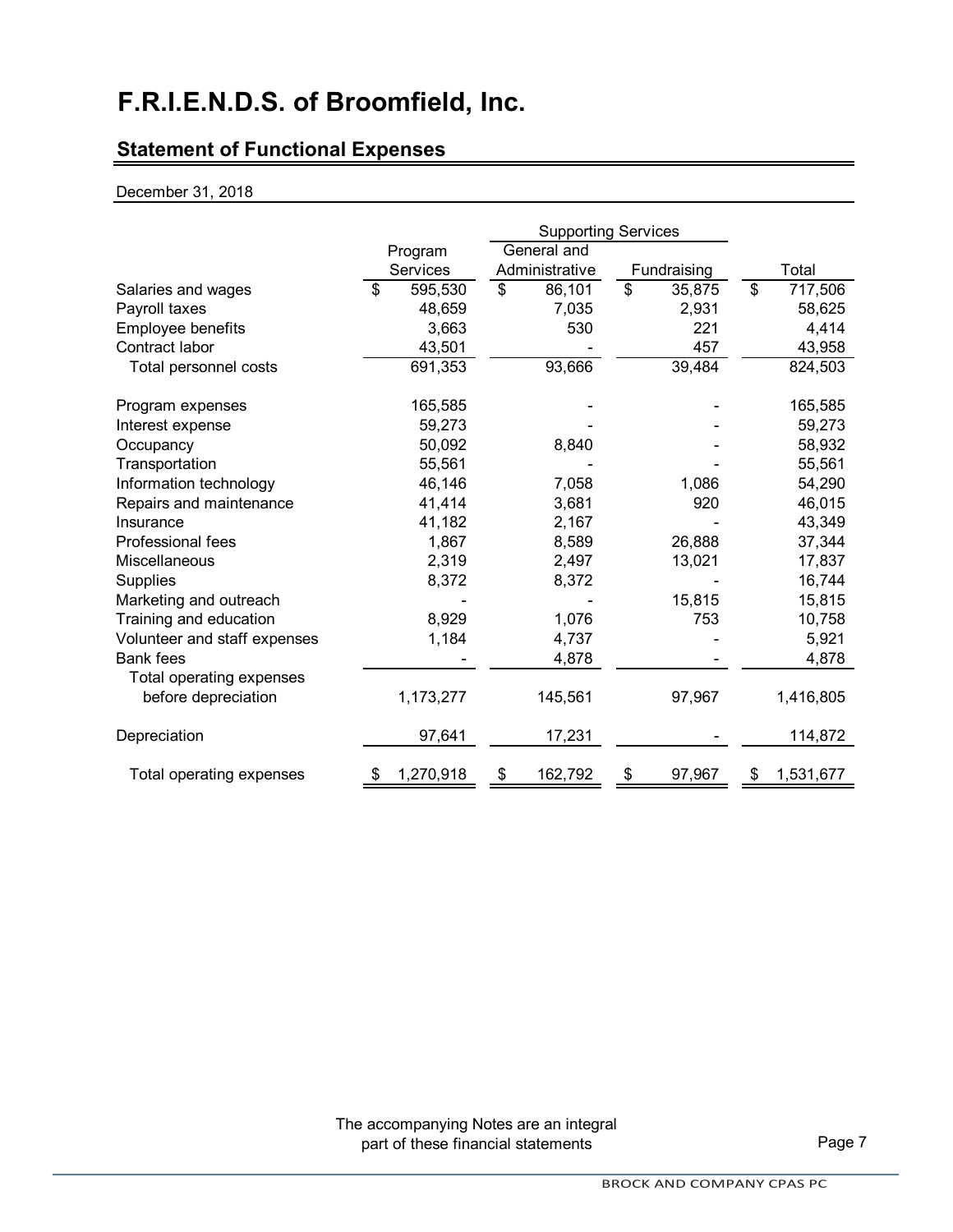## **Statements of Cash Flows**

Increase (Decrease) in Cash, Cash Equivalents, and Restricted Cash

| <b>Years ended December 31</b>                             | 2019          | 2018 |            |  |
|------------------------------------------------------------|---------------|------|------------|--|
| <b>Cash Flows From Operating Activities</b>                |               |      |            |  |
| Change in net assets                                       | \$<br>166,213 | \$   | 9,311      |  |
| Adjustments to reconcile change in net assets              |               |      |            |  |
| to net cash provided by operating activities               |               |      |            |  |
| Depreciation                                               | 101,284       |      | 114,872    |  |
| Amortization of discount on notes payable                  | 45,298        |      | 58,665     |  |
| Amortization of discount on land lease                     | (3, 226)      |      | (4, 330)   |  |
| In-kind land lease expenses                                | 26,400        |      | 26,400     |  |
| Realized gain on investments                               | (649)         |      | (190)      |  |
| Unrealized loss on investments                             | 431           |      | 125        |  |
| Change in value of beneficial interest in                  |               |      |            |  |
| assets held by foundations                                 | (4, 505)      |      | (2,676)    |  |
| Donated investments                                        | (60, 971)     |      | (10,089)   |  |
| Donated equipment                                          |               |      | (9, 333)   |  |
| Gain on sale of equipment                                  | (5,500)       |      |            |  |
| Increase (decrease) from changes in assets and liabilities |               |      |            |  |
| Accounts receivable                                        | 31,365        |      | (24, 377)  |  |
| Contributions receivable, net                              | (72, 297)     |      | 72,319     |  |
| Prepaid expenses                                           | (7, 468)      |      | (9,270)    |  |
| Accounts payable                                           | 19,407        |      | 33,234     |  |
| Accrued compensation and benefits                          | 14,133        |      | 10,132     |  |
| Deferred revenue                                           | 1,320         |      | 70,880     |  |
| Net cash provided by operating activities                  | 251,235       |      | 335,673    |  |
|                                                            |               |      |            |  |
| <b>Cash Flows From Investing Activities</b>                |               |      |            |  |
| Proceeds from sale of investments                          | 21,333        |      | 9,954      |  |
| Purchases of investments                                   | (59, 455)     |      |            |  |
| Purchases of property and equipment                        | (124, 364)    |      | (27, 309)  |  |
| Proceeds from sale of property and equipment               | 5,500         |      |            |  |
| Net cash used by investing activities                      | (156, 986)    |      | (17, 355)  |  |
|                                                            |               |      |            |  |
| <b>Cash Flows From Financing Activities</b>                |               |      |            |  |
| Principal payments on capital leases                       | (2,976)       |      | (2,834)    |  |
| Principal payments on notes payable                        | (65,008)      |      | (130, 015) |  |
| Net cash used by financing activities                      | (67, 984)     |      | (132, 849) |  |
| Net Increase in Cash, Cash Equivalents and Restricted Cash | 26,265        |      | 185,469    |  |
| Cash, Cash Equivalents and                                 |               |      |            |  |
| <b>Restricted Cash, Beginning of Year</b>                  | 408,179       |      | 222,710    |  |
|                                                            |               |      |            |  |
| Cash, Cash Equivalents and Restricted Cash, End of Year    | 434,444<br>\$ | \$   | 408,179    |  |
| <b>Supplemental Information</b>                            |               |      |            |  |
| Cash paid for interest                                     | \$<br>179     | \$   | 608        |  |
| The accompanying Notes are an integral                     |               |      |            |  |
| part of these financial statements                         |               |      | Page 8     |  |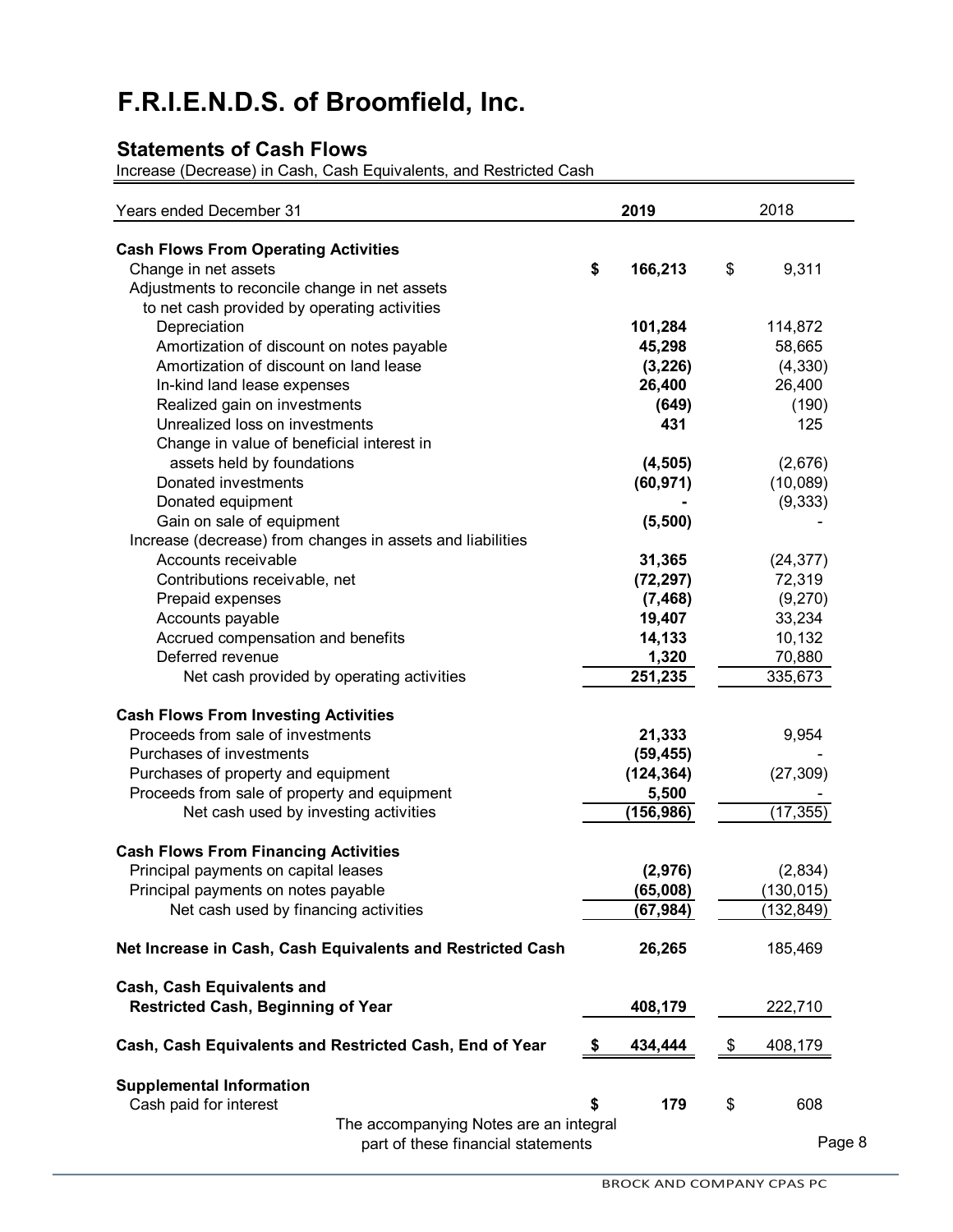### **Notes to Financial Statements**

December 31, 2019 and 2018

### **Note 1 - Nature of Organization and Significant Accounting Policies**

*Nature of Organization.* F.R.I.E.N.D.S. of Broomfield, Inc. (the "Organization") is a Colorado nonprofit corporation that is dedicated to providing support services to individuals with developmental disabilities through a day program, a social activity program, residential program, and supported employment. Funding for the Organization is primarily obtained through service fees and charitable contributions from interested parties.

*Basis of Accounting.* The financial statements of the Organization have been prepared on the accrual basis of accounting and, accordingly, reflect all significant receivables, payables, and other liabilities.

*Basis of Presentation.* The Organization reports information regarding its financial position and activities according to two classes of net assets: net assets without donor restrictions and net assets with donor restrictions.

*Net Assets Without Donor Restrictions.* Net assets resulting from revenues generated by receiving contributions that have no donor stipulations, providing services, and receiving interest and other income, less expenses incurred in providing program related services, raising contributions, and performing administrative functions.

*Net Assets With Donor Restrictions.* Net assets resulting from gifts of cash and other assets that are received with donor stipulations that limit the use of the donated assets, until the donor restriction expires, that is until the stipulated time restriction ends or the purpose of the restriction is accomplished.

*Use of Estimates.* The preparation of financial statements in conformity with accounting principles generally accepted in the United States of America requires management to make estimates and assumptions that affect certain reported amounts and disclosures. Accordingly, actual results could differ from those estimates.

*Changes in Accounting Principles.* On January 1, 2019, the Organization adopted FASB ASU No. 2014-09 (Topic 606) - *Revenue from Contracts With Customers* , which provides guidance for revenue recognition that superseded previous guidance. Under ASU 2014-09, revenue is recognized when promised goods or services are transferred to customers in an amount that reflects the consideration to which the Organization expects to be entitled in exchange for those goods and services. The Organization adopted ASU 2014-09 under the modified retrospective approach, applying the amendments to prospective reporting periods. Results from reporting periods beginning after January 1, 2019, are presented under Topic 606, while prior period amounts are not adjusted and continue to be reported in accordance with previous guidance. The adoption would not have had any material effect on the change in net assets for the year ended December 31, 2018, or on net assets as of December 31, 2018.

On January 1, 2019, the Organization adopted FASB ASU No. 2018-08 - *Clarifying the Scope and the Accounting Guidance for Contributions Received and Contributions Made* , which clarifies and improves the scope of accounting guidance for contributions received and contributions made.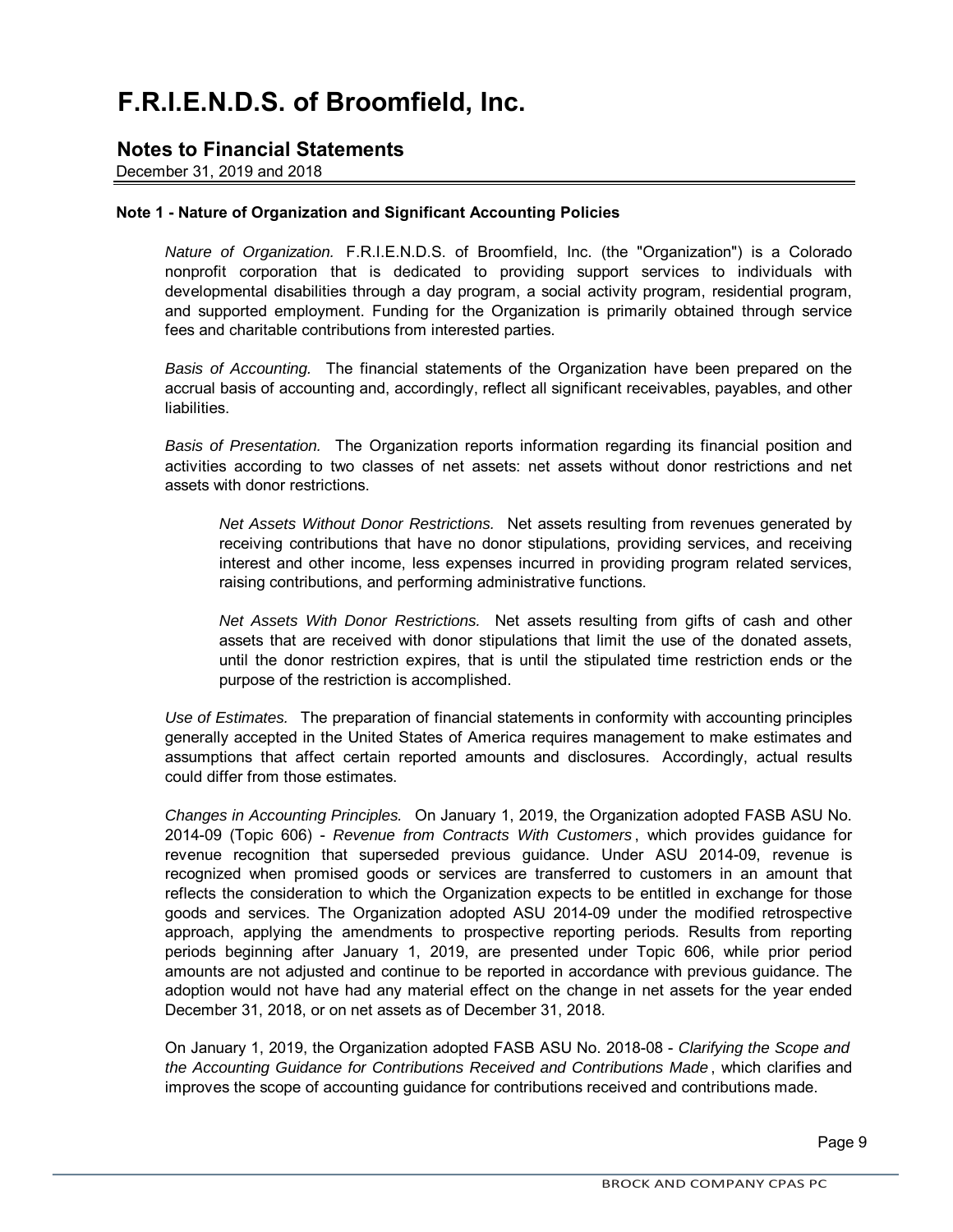### **Notes to Financial Statements**

December 31, 2019 and 2018

### **Note 1 - Nature of Organization and Significant Accounting Policies (continued)**

*Changes in Accounting Principles (continued).* The Organization adopted ASU 2018-08 under the modified retrospective approach, applying the amendments to prospective reporting periods. Results from reporting periods beginning after January 1, 2019, are presented under the clarified standard, while prior period amounts are not adjusted and continue to be reported in accordance with previous guidance. The adoption would not have had any material effect on the change in net assets for the year ended December 31, 2018, or on net assets as of December 31, 2018.

On January 1, 2019, the Organization adopted FASB ASU No. 2016-01, *Recognition and Measurement of Financial Assets and Financial Liabilities* , which addresses certain aspects of recognition, measurement, presentation and disclosure of financial instruments that are marked to fair value and reported as available-for-sale. The Organization adopted ASU 2016-01 under the modified retrospective approach, applying the amendments to prospective reporting periods. The adoption would not have had any material effect on the change in net assets for the year ended December 31, 2018, or on net assets as of December 31, 2018.

*Cash and Cash Equivalents.* Cash consists of checking and savings accounts held at financial institutions. For purposes of the statement of cash flows, the Organization considers all highly liquid debt instruments with maturities of three months or less to be cash equivalents.

*Investments.* The Organization's investments are stated at fair value. Fair value is the price that would be received to sell an asset or paid to transfer a liability in an orderly transaction between market participants at the measurement date. The Organization's management determines the valuation policies utilizing information provided by the investment advisors and custodians.

Unrealized gains and losses are included in net investment income in the accompanying statement of activities. Investment income and gains restricted by donors are reported as increases in net assets without donor restrictions if the restrictions are met (either a stipulated time period ends or a purpose restriction is accomplished) in the reporting period in which the income and gains are recognized.

*Fair Value Measurements.* The Organization reports using fair value measurements, which among other things requires enhanced disclosures about investments that are measured and reported at fair value and establishes a framework for measuring fair value. The framework provides a fair value hierarchy that prioritizes the inputs to valuation techniques used to measure fair value. The hierarchy gives the highest priority to unadjusted quoted prices in active markets for identical assets or liabilities (Level 1 measurements) and the lowest priority to unobservable inputs (Level 3 measurements). The three levels of the fair value hierarchy are described below:

Level 1 Inputs to the valuation methodology are unadjusted quoted prices for identical assets or liabilities in active markets that the Organization has the ability to access.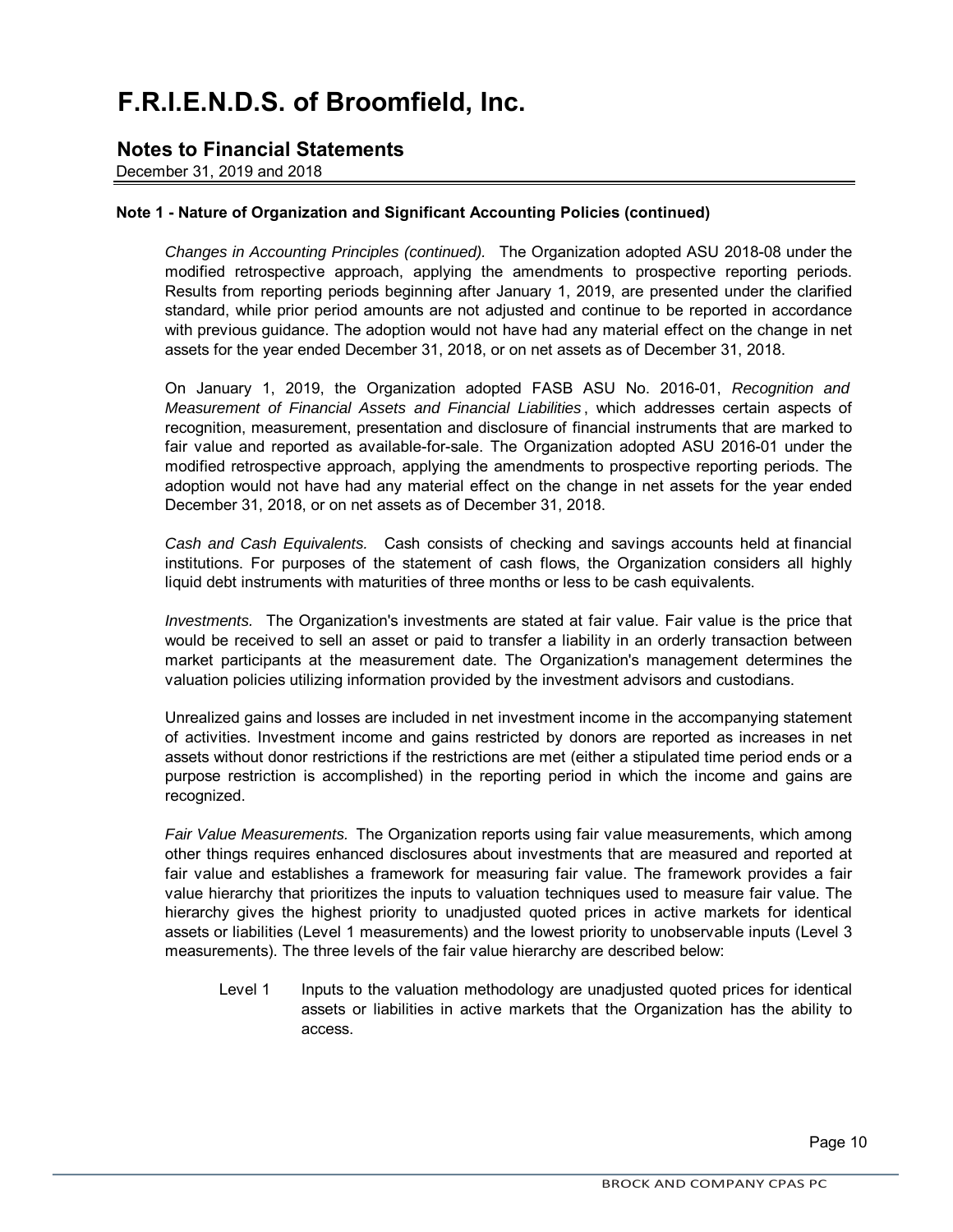### **Notes to Financial Statements**

December 31, 2019 and 2018

### **Note 1 - Nature of Organization and Significant Accounting Policies (continued)**

- Level 2 Inputs to the valuation methodology include:
	- Quoted prices for similar assets or liabilities in active markets;
	- Quoted prices for identical or similar assets or liabilities in inactive markets;
	- Inputs other than quoted prices that are observable for the asset or liability;
	- market data by correlation or other means. - Inputs that are derived principally from or corroborated by observable

If the asset or liability has a specified (contractual) term, the Level 2 input must be observable for substantially the full term of the asset or liability.

Level 3 Inputs to the valuation methodology are unobservable and significant to the fair value measurement.

The asset's or liability's fair value measurement level within the fair value hierarchy is based on the lowest level of any input that is significant to the fair value measurements. Valuation techniques used need to maximize the use of observable inputs and minimize the use of unobservable inputs.

Following is a description of the valuation methodologies used for assets measured at fair value on a recurring basis:

*Mutual Funds and Equity Securities.* The Organization values mutual funds and equity securities with readily determinable market values at fair value as determined by quoted market prices on national securities exchanges valued at the closing price on the last business day of the fiscal year. Securities traded on the over-the-counter market are valued at the last reported bid price.

*Beneficial Interest in Assets Held by Foundations.* The Organization values the beneficial interest in assets held by foundations at the net asset value ("NAV") of units held by the Organization at year end. The NAV, as provided by The Broomfield Community Foundation and Community First Foundation (the Foundations), is used as a practical expedient to estimate fair value. The NAV is based on the fair value of the underlying investments held by the Foundation less its liabilities. This practical expedient is not used when it is determined to be probable that the Foundation will sell the investment for an amount different than the reported NAV.

The methods described above may produce a fair value calculation that may not be indicative of net realizable value or reflective of future fair values. Furthermore, while the Organization believes its valuation methods are appropriate and consistent with other market participants, the use of different methodologies or assumptions to determine the fair value of certain financial instruments could result in a different fair value measurement at the reporting date. There have been no changes in the methodologies used at December 31, 2019 and 2018.

In general, investments are exposed to various risks, such as interest rate, credit and overall market volatility risk.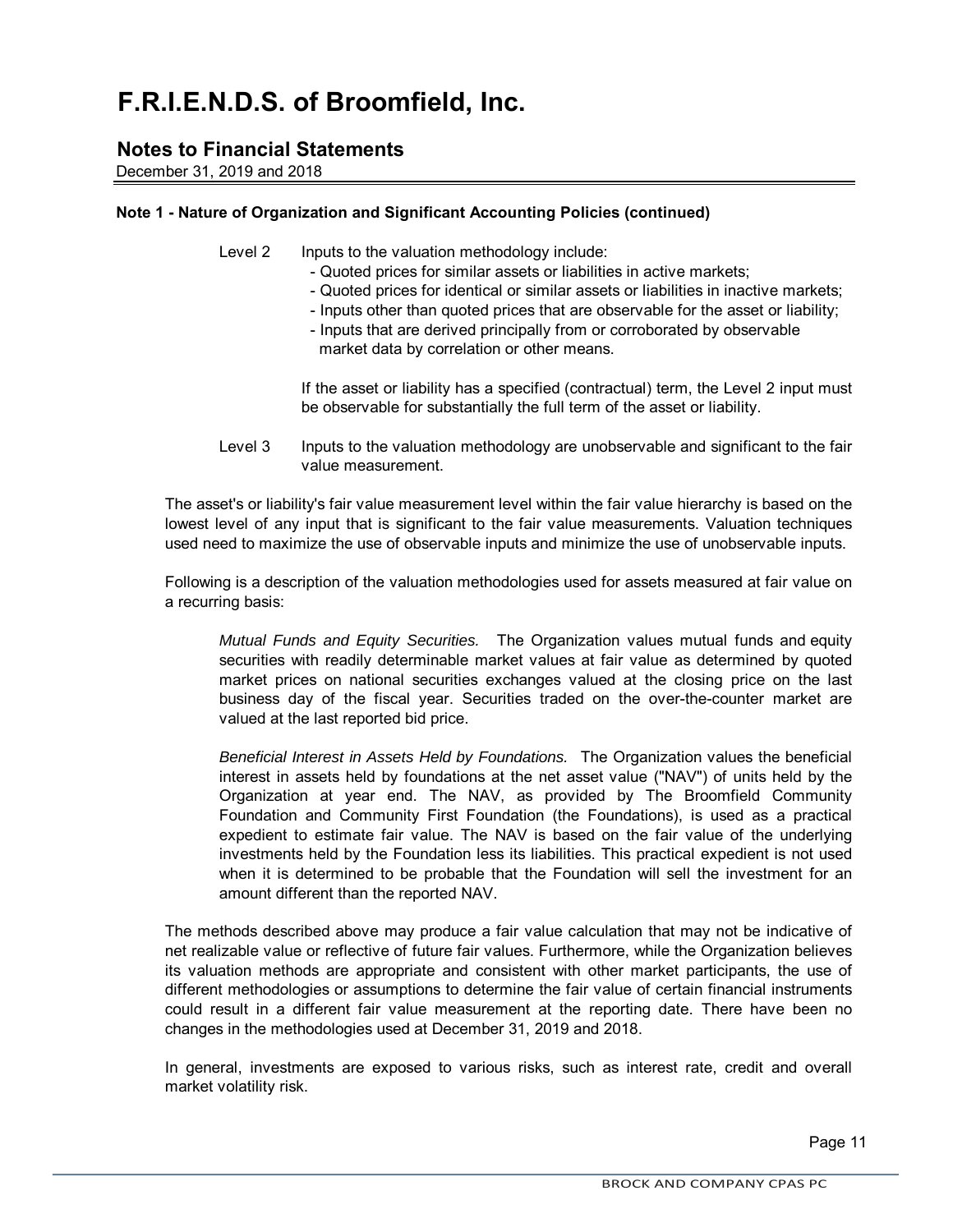### **Notes to Financial Statements**

December 31, 2019 and 2018

### **Note 1 - Nature of Organization and Significant Accounting Policies (continued)**

*Fair Value Measurements (continued).* Due to the level of risk associated with certain investments, it is reasonably possible that changes in the values of the investments will occur in the near term and that such changes could materially affect the investment balances and the amounts reported in the statements of financial position.

*Accounts Receivable.* Accounts receivable are stated at the amount of consideration from customers, of which the Organization has an unconditional right to receive, and are stated net of allowances for uncollectible accounts. At the time accounts receivable are originated, the Organization considers an allowance for doubtful accounts based on the creditworthiness of the program participant. The allowance is continually reviewed and adjusted to maintain the allowance at a level considered adequate to cover future uncollectible amounts. The allowance is management's best estimate of uncollectible amounts and is determined based on historical performance that is tracked by the Organization on an ongoing basis. As of December 31, 2019 and 2018, management believes all accounts receivable are fully collectible, and accordingly, no allowance for doubtful accounts has been recorded.

*Contributions Receivable.* Unconditional promises to give are recognized as revenue in the period received. Contributions receivable are recorded at the amount the Organization expects to receive, allowing for estimated uncollectible contributions. The allowance for uncollectible contributions is estimated based on management's review of specific contributions outstanding. As of December 31, 2019 and 2018, management believes all contributions receivable are fully collectible, and accordingly, no allowance for doubtful accounts has been recorded. Conditional promises to give are recognized when the conditions on which they depend are substantially met.

*Property and Equipment.* It is the Organization's policy to capitalize property and equipment at cost for purchases over \$400, while repair and maintenance items are charged to expense. Donations of property and equipment are capitalized at their estimated fair value at the date of gift. Such donations are reported as contributions without donor restrictions unless the donor has restricted the donated asset to a specific purpose. Property and equipment is depreciated using straight-line methods over the estimated useful lives of the assets, which is generally forty years for buildings, five to seven years for equipment, furniture, and fixtures, five years for vehicles, and three years for software. Depreciation expense totaled \$101,284 and \$114,872 for the years ended December 31, 2019 and 2018, respectively. Amortization of leased assets and software is included in depreciation expense.

*Impairment of Long-Lived Assets.* In the event that facts and circumstances indicate that equipment, or other assets, may be impaired, an evaluation of recoverability would be performed. If an evaluation is required, the estimated future undiscounted cash flows associated with the asset are compared to the asset's carrying amount to determine if a write-down to market value would be necessary. No impairment losses were recorded during the years ended December 31, 2019 and 2018.

*Restricted Cash.* Restricted cash consists of funds held in a savings account at a financial institution. Donors have restricted the use of the funds to capital projects and improvements.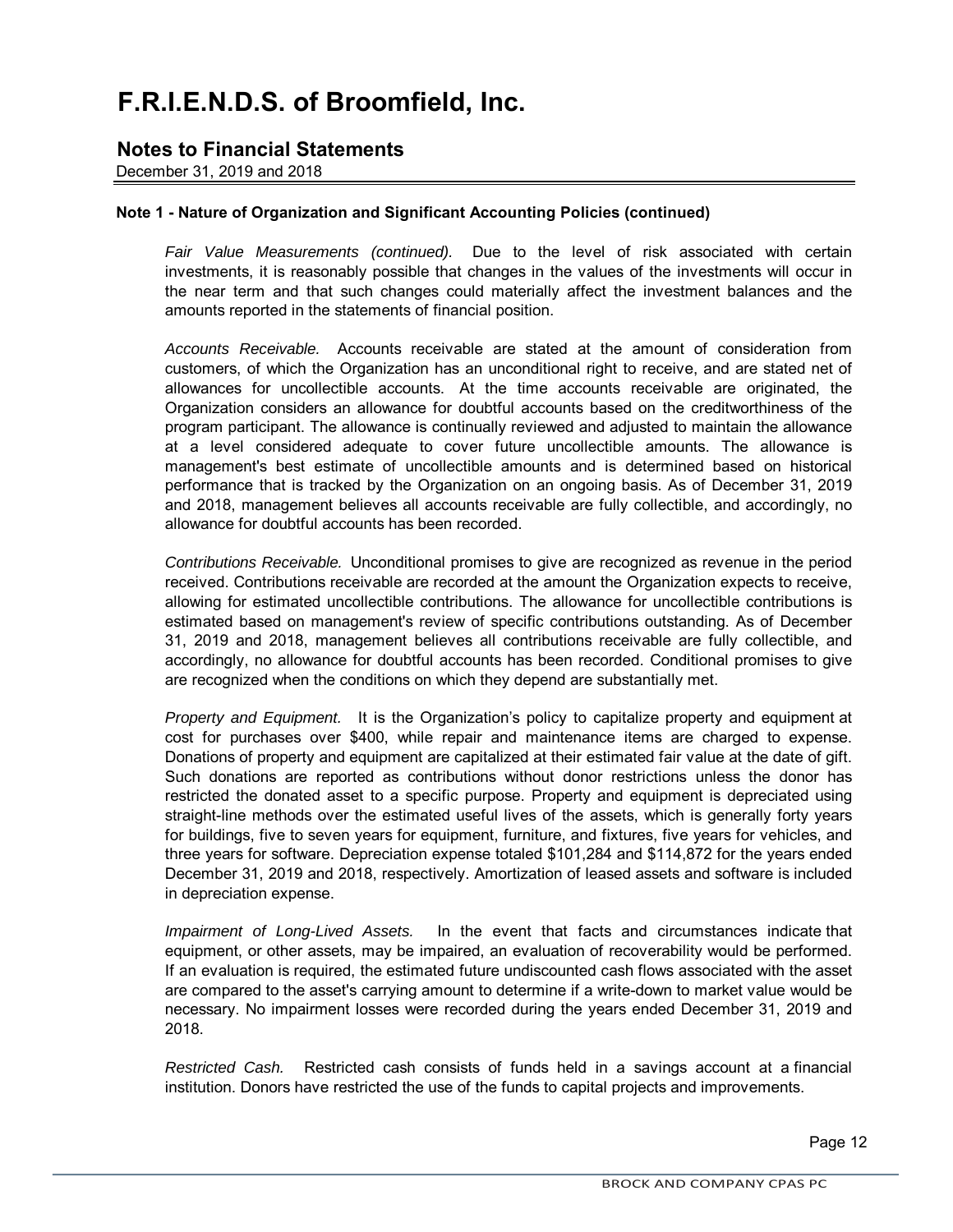### **Notes to Financial Statements**

December 31, 2019 and 2018

#### **Note 1 - Nature of Organization and Significant Accounting Policies (continued)**

*Revenue Recognition.* The Organization's revenues from contracts with customers is comprised of day program fees, social program fees, residential program fees, and supportive employment program fees.

Day program fees consist of services for all-day care at the Organization's facility and includes transportation services. Revenue is recognized over time, as the services are performed, which satisfies the Organization's performance obligation.

Social program fees consist of services for hosting social events and providing care and transportation for day-trips, as well as, overnight destination trips. Any amounts received prior to the performance of the service is recorded as a contract liability. Revenue is recognized over time, as the services are performed, which satisfies the Organization's performance obligation.

Residential program fees consist of supportive living services where individuals receive personalized support from nurturing providers who ensure their safety and well being. Revenue is recognized over time, as the services are performed, which satisfies the Organization's performance obligation.

Supportive employment program fees consist of vocational rehabilitation services that emphasize helping participants obtain competitive work in the community and providing the support necessary to ensure their success in the workplace. Revenue is recognized over time, as the services are performed, which satisfies the Organization's performance obligation.

Revenues are reported at the amount of consideration which the Organization expects to be entitled in exchange for providing the goods and services. The Organization determines the transaction price based on standard charges for goods and services provided, reduced by discounts and other price concessions.

*Contributions.* Contributions are recognized when the donation is received. Donor-restricted contributions are reported as increases in net assets with donor restrictions. When a restriction expires, net assets with donor restrictions are reclassified to net assets without donor restrictions. Contributions and grants that are restricted by the donor or grantor are reported as increases in net assets without donor restrictions if the restrictions expire in the fiscal year in which the contributions are recognized.

*Contributed Services.* Contributed services are recognized if the services received satisfy the criteria for recognition. The contributions of services are recognized if services received (a) create or enhance non-financial assets or (b) require specialized skills that are provided by individuals possessing those skills and would typically need to be purchased if not provided by donation. Certain other volunteer services are not recorded in these financial statements as they do not meet the criteria for recognition. There were no contributed services for the years ended December 31, 2019 and 2018.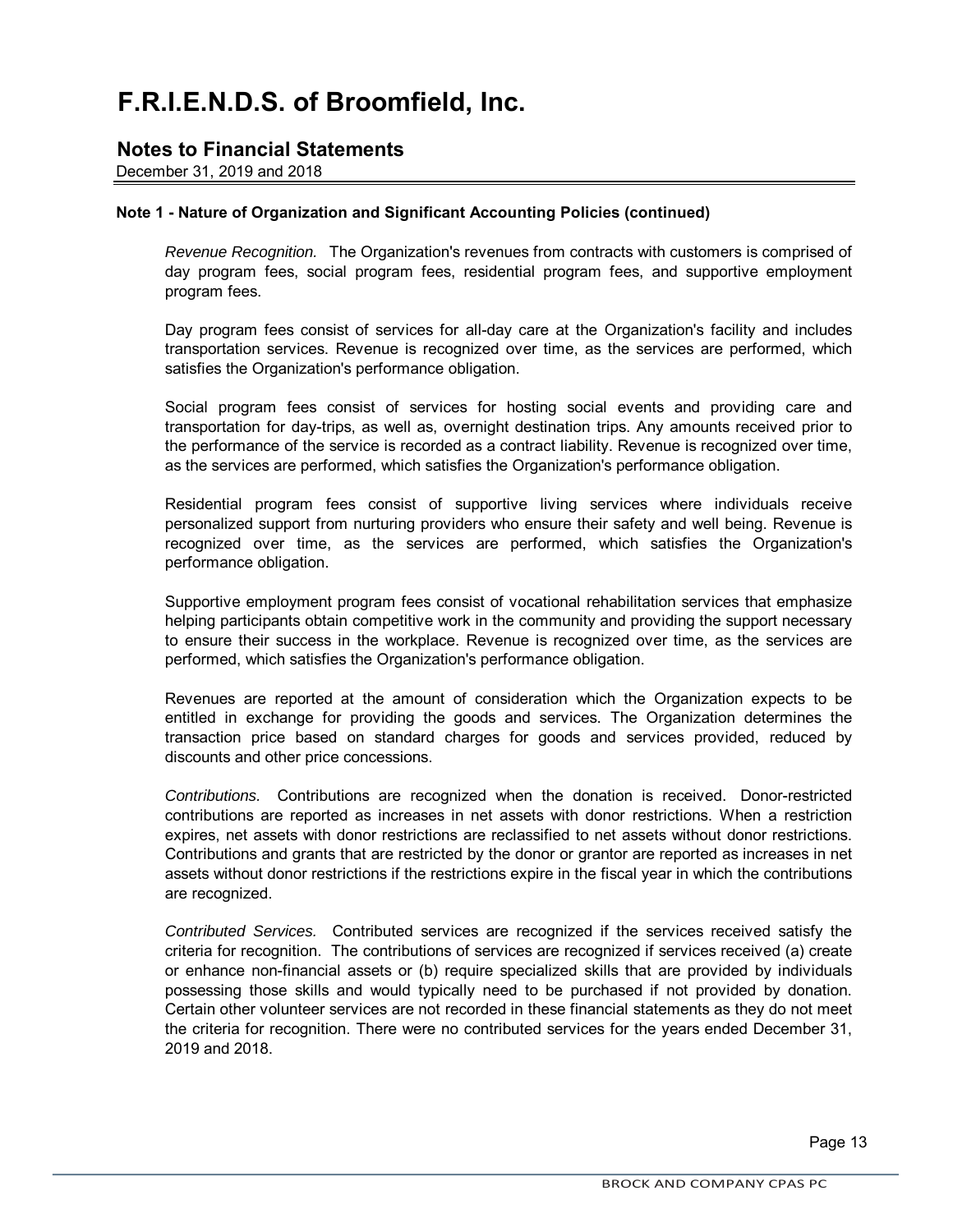### **Notes to Financial Statements**

December 31, 2019 and 2018

### **Note 1 - Nature of Organization and Significant Accounting Policies (continued)**

*Functional Allocation of Expenses.* The costs of providing various programs and other activities have been summarized on a functional basis. Accordingly, direct expenses have been allocated to the applicable program for which the expenses were incurred. Indirect expenses have been allocated between program and supporting services based on an analysis of personnel time and space utilized for the related activities.

*Income Taxes.* The Organization is a nonprofit corporation exempt from income taxes as described in Section 501(c)(3) of the Internal Revenue Code and is classified by the Internal Revenue Service as other than a private foundation. Accordingly, no provision for income taxes has been made.

*Reclassifications.* Certain amounts from the financial statements for the year ended December 31, 2018 have been reclassified to conform with current year presentation, without affecting the change in net assets.

*Subsequent Events.* The Organization evaluates events and transactions occurring subsequent to the date of the financial statements for matters requiring recognition or disclosure in the financial statements. The accompanying financial statements consider events through September 30, 2020, the date at which the financial statements were available for release.

### **Note 2 - Fair Value Measurements**

Investments measured at fair value on a recurring basis consisted of the following at December 31:

|                                     | 2019 |         |   | 2018   |  |
|-------------------------------------|------|---------|---|--------|--|
| Mutual funds                        |      |         |   |        |  |
| Exchange traded funds (level 1)     | S    | 48.684  | S |        |  |
| <b>Equity securities</b>            |      |         |   |        |  |
| Domestic common stock (level 1)     |      |         |   | 10.344 |  |
| Beneficial interest in assets       |      |         |   |        |  |
| held by foundations (valued at NAV) |      | 154,473 |   | 88,997 |  |
|                                     |      | 203,157 |   | 99,341 |  |

The Organization had no Level 2 or 3 investments at December 31, 2019 and 2018.

The following sets forth a summary of the Organization's beneficial interest in assets held by foundations reported at NAV at December 31:

|                   | Fair    | Unfunded    |           | Redemption Other Redemption Redemption                          |                      |
|-------------------|---------|-------------|-----------|-----------------------------------------------------------------|----------------------|
|                   | Value   | Commitments | Frequency | Restrictions                                                    | <b>Notice Period</b> |
| 2019<br>S<br>2018 | 154.473 | N/A         | Immediate | Redemptions will only<br>be made upon written<br>request of the | None                 |
| \$                | 88.997  | N/A         | Immediate | Organization                                                    | None                 |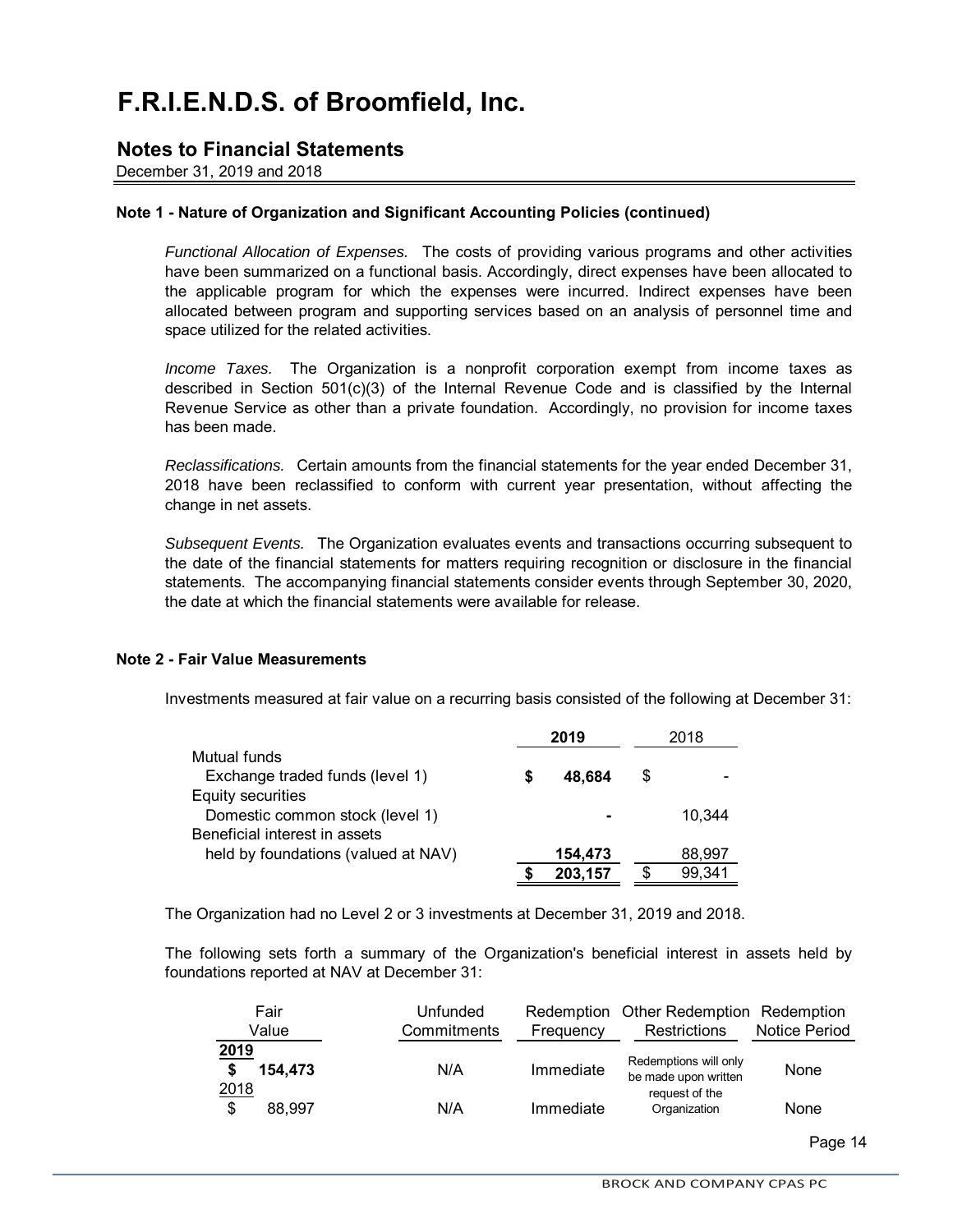### **Notes to Financial Statements**

December 31, 2019 and 2018

### **Note 2 - Fair Value Measurements (continued)**

*Changes in Fair Value Levels.* The availability of observable market data is monitored to assess the appropriate classification of financial instruments within the fair value hierarchy. Changes in economic conditions or model-based valuation techniques may require the transfer of financial instruments from one fair value level to another. In such instances, the transfer is reported at the beginning of the reporting period.

The Organization evaluated the significance of transfers between levels based upon the nature of the financial instruments and size of the transfer relative to total net assets available for benefits. The Organization removed beneficial interest in assets held by foundations from fair value levels effective January 1, 2018.

Net investment income consisted of the following for the years ended December 31:

|                                           | 2019   |   | 2018  |
|-------------------------------------------|--------|---|-------|
| Interest and dividends                    | 8,309  | S | 6.247 |
| Net realized gain on investments          | 649    |   | 190   |
| Net unrealized loss on investments        | (431)  |   | (125) |
| Change in value of beneficial interest in |        |   |       |
| assets held at foundations                | 4,505  |   | 2,676 |
|                                           | 13,032 |   | 8.988 |

### **Note 3 - Contributions Receivable**

Contributions receivable consisted of the following at December 31:

|                                          | 2019 |           | 2018 |           |  |
|------------------------------------------|------|-----------|------|-----------|--|
| Amounts due in:                          |      |           |      |           |  |
| One year or less                         | \$   | 98,697    | S    | 26,400    |  |
| Two to five years                        |      | 43,975    |      | 70,376    |  |
|                                          |      | 142,672   |      | 96,776    |  |
| Less net present value discount          |      | (2,625)   |      | (5, 852)  |  |
|                                          |      | 140,047   |      | 90,924    |  |
| Less current portion                     |      | (98, 697) |      | (26, 400) |  |
| Net contributions receivable, noncurrent |      | 41,350    | œ    | 64,524    |  |

Contributions receivable are measured in the aggregate using present value techniques that consider historical trends of collection similar to the fund raising activities, the type of donor, general economic conditions, and market interest rate assumptions. The interest element resulting from amortization of the discount for the time value of money is reported as contribution revenue. Management has applied a discount rate of 5% for each of the years ended December 31, 2019 and 2018.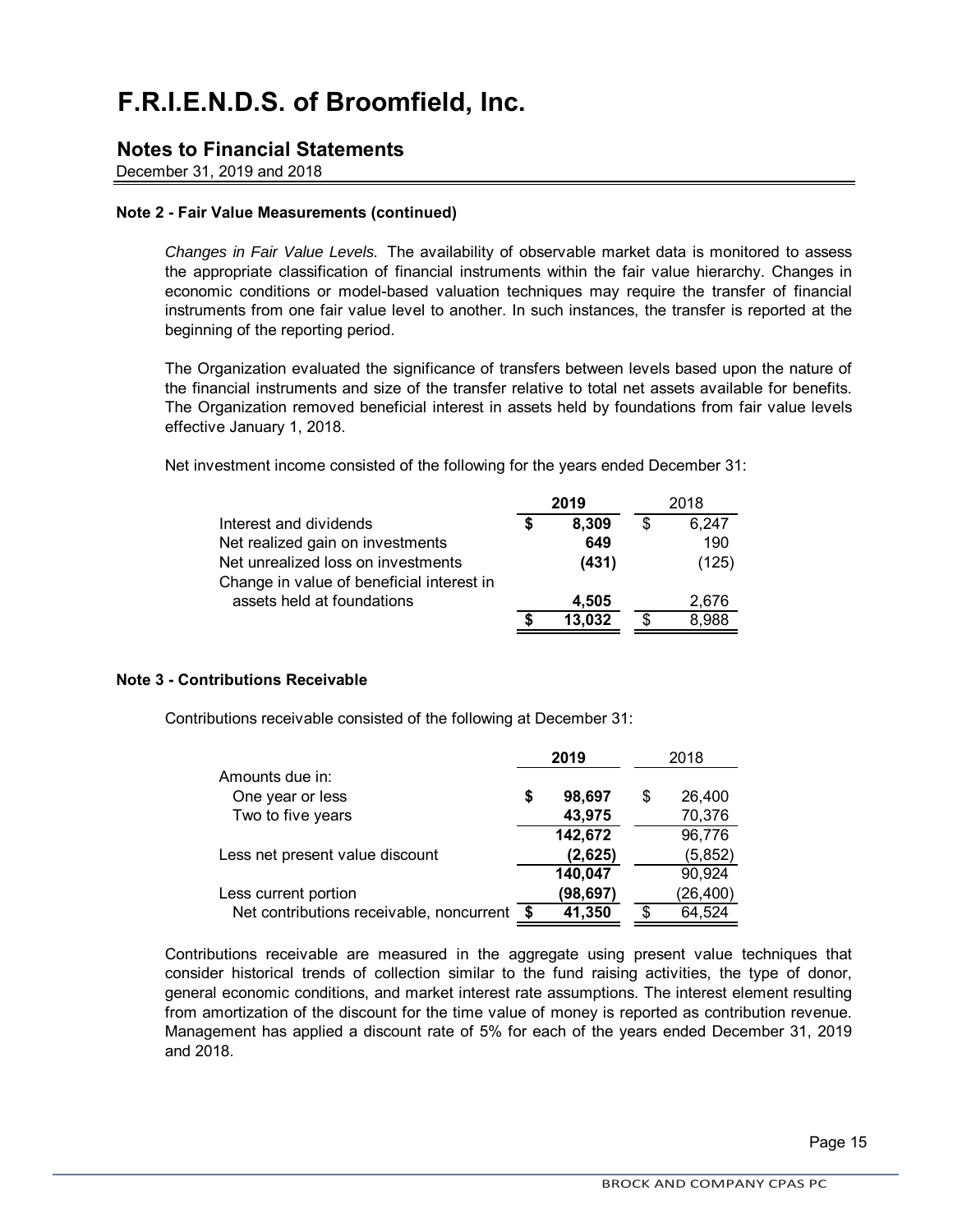### **Notes to Financial Statements**

December 31, 2019 and 2018

#### **Note 4 - Property and Equipment**

Property and equipment consisted of the following at December 31:

|                                   | 2019        | 2018        |
|-----------------------------------|-------------|-------------|
| <b>Building</b>                   | \$3,175,405 | \$3,175,405 |
| Equipment, furniture and fixtures | 212,991     | 211,135     |
| Vehicles                          | 195,750     | 109,874     |
| Software                          | 2,755       | 2,755       |
|                                   | 3,586,901   | 3,499,169   |
| Less accumulated depreciation     | (756, 425)  | (691,773)   |
| Net property and equipment        | 2,830,476   | 2,807,396   |

The Organization leases the land underlying the building, as further described in Note 9, and will retain ownership of the building during the term of the land lease. When the land lease terminates, ownership of the building will revert to the property owner. The Organization cannot sublet or borrow against the building without property owner's permission.

#### **Note 5 - Contract Liabilities**

The Organization has contracts that are unsatisfied or partially unsatisfied as of December 31, 2019 and 2018, in the amounts of \$72,200 and \$70,880, respectively. The contract liabilities outstanding as of December 31, 2018 were recognized as revenue during 2019. As of December 31, 2019, the Organization expects to recognize the December 31, 2019 amounts as revenue during 2021.

#### **Note 6 - Note Payable**

Long-term debt obligations consisted of the following at December 31:

|                                                                                                                                                                                                                                                                    | 2019        | 2018          |
|--------------------------------------------------------------------------------------------------------------------------------------------------------------------------------------------------------------------------------------------------------------------|-------------|---------------|
| Mortgage note payable to affiliate of a donor,<br>noninterest bearing (discounted using<br>an a<br>effective interest rate of 5%), annual principal<br>payments of \$367,640 through December 2022,<br>collateralized by a first deed of trust on the<br>building. | \$1,102,919 | \$1,167,927   |
|                                                                                                                                                                                                                                                                    |             |               |
| Less unamortized discount                                                                                                                                                                                                                                          | (50,216)    | (95, 514)     |
|                                                                                                                                                                                                                                                                    | 1,052,703   | 1,072,413     |
| Less current portion                                                                                                                                                                                                                                               | (336, 393)  | (246,684)     |
|                                                                                                                                                                                                                                                                    | 716,310     | 825,729<br>\$ |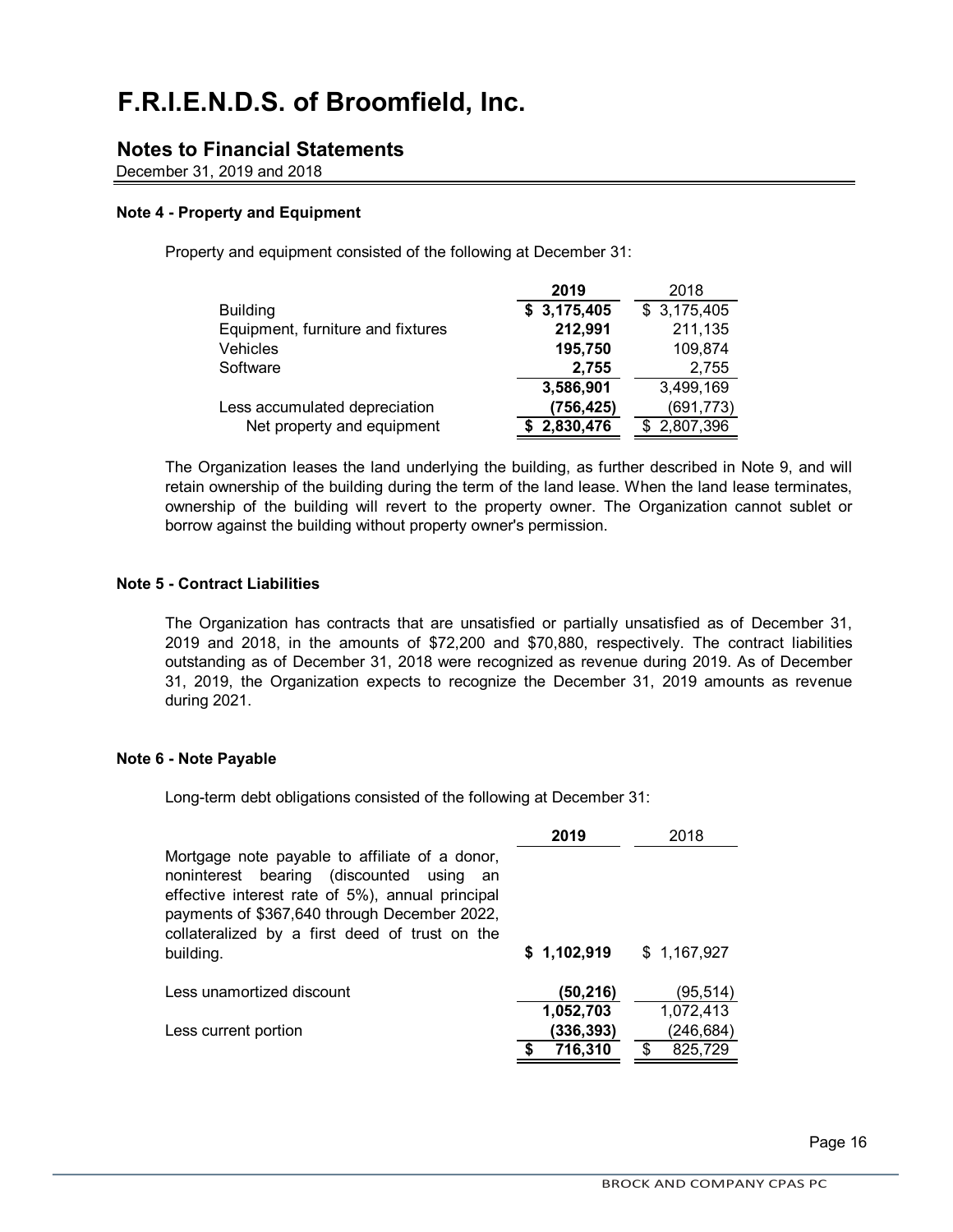### **Notes to Financial Statements**

December 31, 2019 and 2018

### **Note 6 - Note Payable (continued)**

Scheduled maturities of the long-term note payable are as follows at December 31, 2019:

|      |   | <b>Notes</b> |  | Amortization of |   |          |  |  |
|------|---|--------------|--|-----------------|---|----------|--|--|
| Year |   | Payable      |  | Discount        |   | Total    |  |  |
| 2020 | S | 367,640      |  | 31,247          | S | 336,393  |  |  |
| 2021 |   | 367,640      |  | 16,477          |   | 351,163  |  |  |
| 2022 |   | 367,639      |  | 2.492           |   | 365,147  |  |  |
|      |   | .102,919     |  | 50,216          |   | .052,703 |  |  |

### **Note 7 - Endowment**

The Board of Directors of the Organization has interpreted the State of Colorado enacted Uniform Prudent Management of Institutional Funds Act (UPMIFA) as requiring the preservation of the fair value of the original gift as of the gift date of the donor-restricted endowment funds absent explicit donor stipulations to the contrary. As a result of this interpretation, the Organization generally classifies as net assets with donor restrictions to be maintained in perpetuity (a) the original value of gifts donated to the endowment, (b) the original value of subsequent gifts to the endowment, and (c) accumulations to the endowment made in accordance with the direction of the applicable donor gift instrument at the time the accumulation is added to the fund. The remaining portion of the donor-restricted endowment fund that is not classified as net assets with donor restrictions to be maintained in perpetuity is classified as net assets without donor restriction as appropriations for expenditure by the Organization in a manner consistent with the standard of prudence prescribed by UPMIFA occur. In accordance with UPMIFA, the Organization considers the following factors in making a determination to appropriate or accumulate donor-restricted endowment funds: (1) the duration and preservation of the various funds, (2) the purposes of the donor-restricted endowment funds, (3) general economic conditions, (4) the possible effect of inflation and deflation, (5) the expected total return from income and the appreciation of investments, (6) other resources of the Organization, and (7) the Organization's investment policies.

The following summarizes the changes in endowment net assets for the year ended December 31, 2019:

|                                 | <b>Without Donor</b><br><b>Restrictions</b> |         |    | <b>With Donor</b><br><b>Restrictions</b> | Total |         |  |
|---------------------------------|---------------------------------------------|---------|----|------------------------------------------|-------|---------|--|
| Beginning balance               |                                             | 88.997  | \$ | ۰                                        | S     | 88,997  |  |
| Contributions                   |                                             | 40,971  |    | 20,000                                   |       | 60,971  |  |
| Net appreciation (depreciation) |                                             | 4.505   |    |                                          |       | 4.505   |  |
| Ending balance                  |                                             | 134.473 | S  | 20,000                                   |       | 154,473 |  |

The following summarizes the changes in endowment net assets for the year ended December 31, 2018:

|                                 | <b>Without Donor</b> |        | With Donor   |                          |       |        |
|---------------------------------|----------------------|--------|--------------|--------------------------|-------|--------|
|                                 | Restrictions         |        | Restrictions |                          | Total |        |
| Beginning balance               |                      | 86.321 |              | $\blacksquare$           |       | 86.321 |
| Net appreciation (depreciation) |                      | 2.676  |              | $\overline{\phantom{0}}$ |       | 2.676  |
| Ending balance                  |                      | 88.997 |              | $\overline{\phantom{0}}$ |       | 88.997 |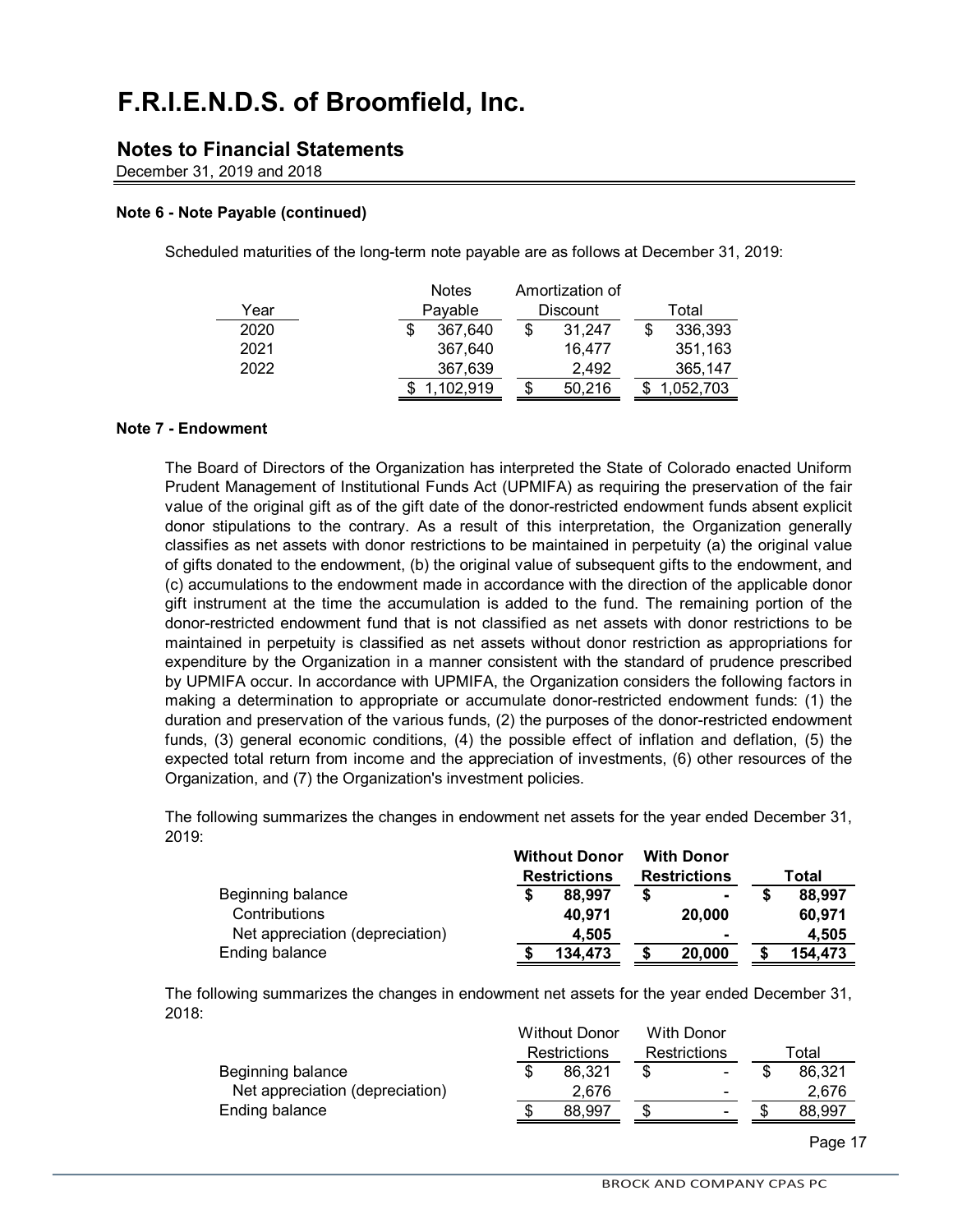### **Notes to Financial Statements**

December 31, 2019 and 2018

### **Note 7 - Endowment (continued)**

*Endowment Investment Policies.* The Organization has adopted investment policies that include a very conservative risk tolerance to ensure the long-term stability of its endowment fund. To achieve the objective of the endowment, the Organization has adopted an investment policy that attempts to maximize total return consistent with an acceptable level of risk. Endowment assets are invested in a well diversified asset mix that is intended to result in a consistent inflationprotected rate of return that has sufficient liquidity to make annual distributions, while growing the fund if possible. Investment risk is measured in terms of the total endowment fund; investment assets and allocation between asset classes and strategies are managed to not expose the fund to unacceptable levels of risk.

*Endowment Spending Policies.* Provided that there are annual earnings from the investments of the endowment fund, the Organization expends the earnings in accordance with the direction of the applicable donor gift instrument.

*Interpretation of Relevant Law.* The Board of Directors has determined that a portion of the Organization's net assets meet the definition of endowment funds under the Uniform Prudent Management of Institutional Funds Act of 2006 (UPMIFA), adopted by the State of Colorado in 2008. The Organization is governed subject to the Articles of Incorporation and Bylaws for the Organization and contributions are received subject to the terms of the governing documents.

### **Note 8 - Net Assets With Donor Restrictions**

The following summarizes the changes in net assets with donor restrictions for the years ended December 31, 2019 and 2018:

|                            | Capital |            | <b>Time Restrictions</b> |             |    |                |   |            |
|----------------------------|---------|------------|--------------------------|-------------|----|----------------|---|------------|
|                            |         | Campaign   |                          | Receivables |    | Endowment      |   | Total      |
| Balance, January 1, 2018   | S       | 133,403    | S                        | 339,493     | \$ | $\blacksquare$ | S | 472,896    |
| Additions                  |         | 2,990      |                          | 4,329       |    | ٠              |   | 7,319      |
| Releases                   |         | (130, 016) |                          | (157, 384)  |    | ۰              |   | (287, 400) |
| Balance, December 31, 2018 | \$      | 6,377      | \$                       | 186,438     | \$ | -              | S | 192,815    |
| Additions                  |         | 675        |                          | 3,226       |    | 20,000         |   | 23,901     |
| Releases                   |         | (7,052)    |                          | (71,698)    |    |                |   | (78, 750)  |
| Balance, December 31, 2019 | \$      | ۰          |                          | 117,966     |    | 20,000         |   | 137,966    |

### **Note 9 - Operating Lease Commitments**

The Organization leases land that the building currently occupies from an affiliate of a key donor under a noncancelable operating lease. The land lease requires a minimum annual payment of \$1 and expires in August 2022. The agreement has an option to renew for up to nine additional 10 year periods. Rent expense, including in-kind expenses, under the lease totaled \$26,400 for each of the years ended December 31, 2019 and 2018.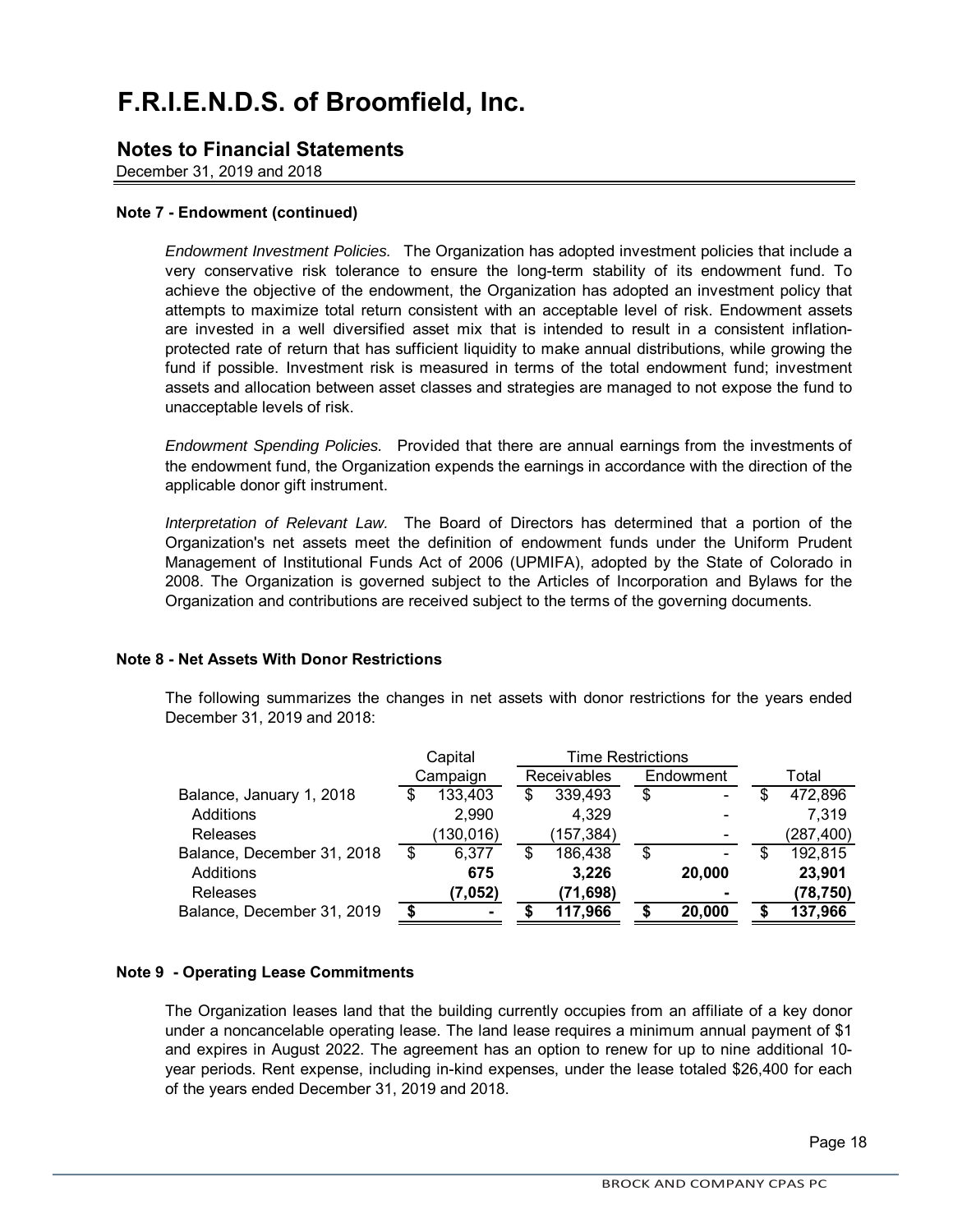### **Notes to Financial Statements**

December 31, 2019 and 2018

### **Note 9 - Operating Lease Commitments (continued)**

The Organization leases a vehicle under a noncancelable operating lease, which expires in December 2020. Rent expense under the lease, including a lease that expired in 2019, totaled \$23,323 and \$23,185 for the years ended December 31, 2019 and 2018, respectively

Future annual minimum lease payments, including in-kind rent expense, required under the noncancelable operating leases are as follows at December 31, 2019:

| Year | Land Use |        |              | Vehicles                 | Total |        |  |
|------|----------|--------|--------------|--------------------------|-------|--------|--|
| 2020 |          | 26,400 |              | 13,093                   | \$    | 39,493 |  |
| 2021 |          | 26.400 |              | -                        |       | 26.400 |  |
| 2022 |          | 17.576 |              | $\overline{\phantom{0}}$ |       | 17.576 |  |
|      | \$       | 70.376 | 13,093<br>\$ |                          | \$    | 83,469 |  |

#### **Note 10 - Revenue from Contracts with Customers**

The composition of revenue by segment based on the timing of the transfer of goods or services is as follows for the years ended December 31:

|                                    | 2019      |   | 2018      |  |  |
|------------------------------------|-----------|---|-----------|--|--|
| Recognized over time               |           |   |           |  |  |
| Day program fees                   | 550,720   | S | 477.541   |  |  |
| Social program fees                | 496,859   |   | 248,204   |  |  |
| Residential program fees           | 433,506   |   | 180,190   |  |  |
| Supportive employment program fees | 125,678   |   | 110,698   |  |  |
|                                    | 1,606,763 |   | 1,016,633 |  |  |

#### **Note 11 - Related Party Transactions**

The Organization provides services to relatives of a member of management. Such services are provided under the same terms as those for other program participants. The Organization recognized revenue from the related party of \$29,071 and \$27,663 in 2019 and 2018, respectively.

#### **Note 12 - Special Events**

The Organization derived net revenue from the following special fundraising events during the year ended December 31, 2019:

|                | <b>Girlfriends</b><br>Event |   | <b>Variety</b><br><b>Show</b> |   | Other   | Total |          |  |
|----------------|-----------------------------|---|-------------------------------|---|---------|-------|----------|--|
| Gross Proceeds | 11,199                      | S | 6,600                         | S | 6,787   |       | 24,586   |  |
| Direct Costs   | (4,505)                     |   | (3,064)                       |   | (3,734) |       | (11.303) |  |
| Net Revenue    | 6,694                       | S | 3,536                         | S | 3.053   | S     | 13,283   |  |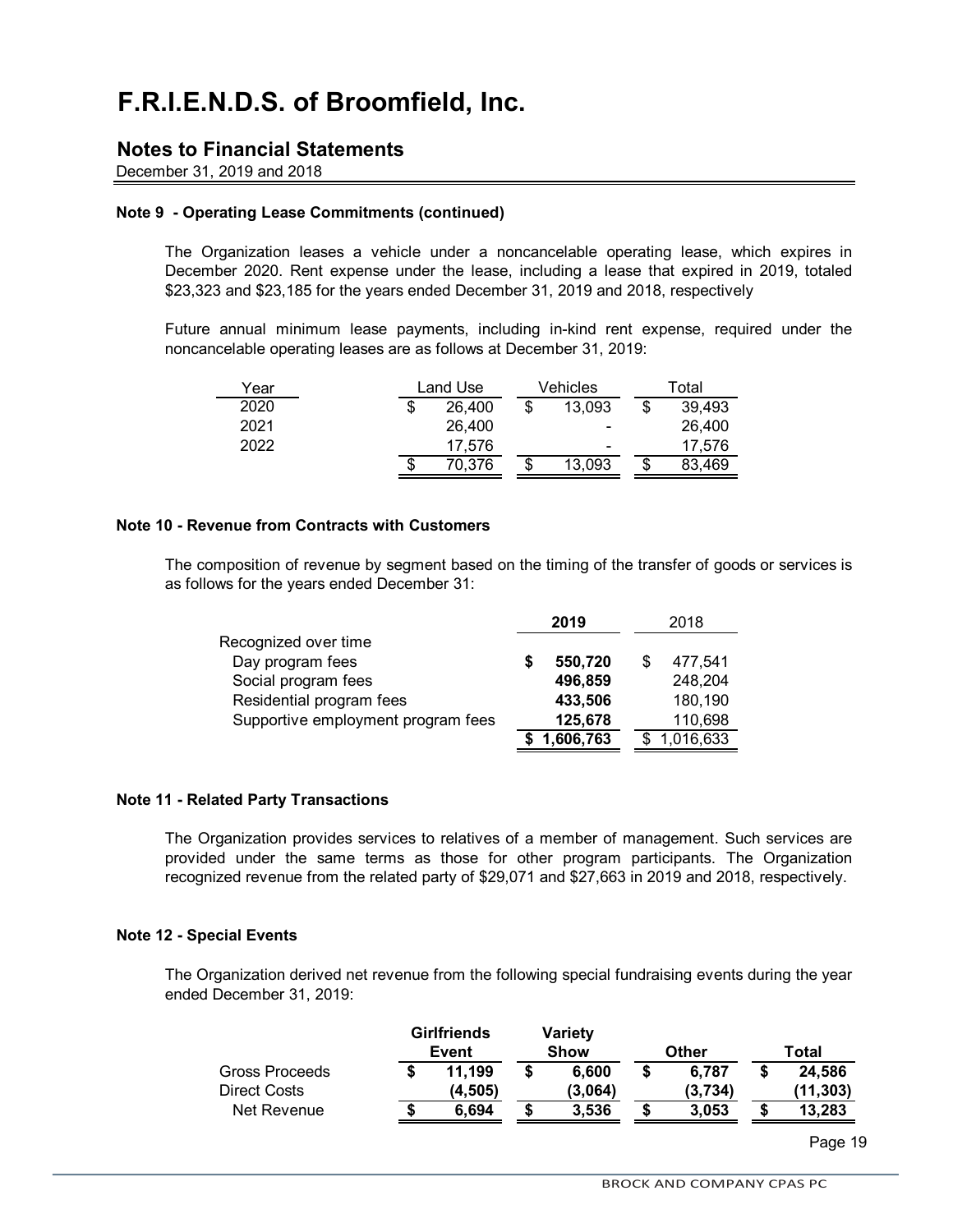### **Notes to Financial Statements**

December 31, 2019 and 2018

#### **Note 12 - Special Events (continued)**

The Organization derived net revenue from the following special fundraising events during the year ended December 31, 2018:

|                |   | Annual   |   | Girlfriends |   | Variety |   |          |  |
|----------------|---|----------|---|-------------|---|---------|---|----------|--|
|                |   | Event    |   | Event       |   | Show    |   | Total    |  |
| Gross Proceeds |   | 75,583   |   | 11.426      |   | 6.863   |   | 93.872   |  |
| Direct Costs   |   | (28.199) |   | (3.256)     |   | (2.606) |   | (34.061` |  |
| Net Revenue    | S | .384     | S | 8.170       | S | $+257$  | S | 59.811   |  |

#### **Note 13 - Retirement Plan**

In 2018, the Organization began providing for a deferred compensation plan under Internal Revenue Code Section 401(k). The Organization provides a discretionary matching contribution to the plan for all employees over the age of 21 with three months of service. The Organization's matching contributions to the plan are vested over a two-year period. The Organization contributed \$5,442 and \$2,083 to the plan for the years ended December 31, 2019 and 2018, respectively.

#### **Note 14 - Contingency**

The Organization is the beneficiary of a designated endowment fund held by The Broomfield Community Foundation (the Foundation). The donors have granted the Foundation variance power and, accordingly, these funds are not recorded on the Organization's financial statements. As of December 31, 2019 and 2018, the fair market value of these funds was \$86,588 and \$67,860, respectively.

#### **Note 15 - Liquidity and Availability**

The Organization receives significant contributions and promises to give that are restricted by donors, and considers contributions restricted for programs which are ongoing, major, and central to its annual operations to be available to meet cash needs for general expenditures. The Organization manages its liquidity and reserves following three guiding principles: operating within a prudent range of financial soundness and stability; maintaining adequate liquid assets to fund near-term operating needs; and maintaining sufficient reserves to provide reasonable assurance that long-term obligations will be discharged. To achieve these principles, the Organization forecasts its future cash flows and monitors its liquidity at least quarterly, and monitors its reserves annually. During the years ended December 31, 2019 and 2018, the level of liquidity and reserves was managed within these guiding principles.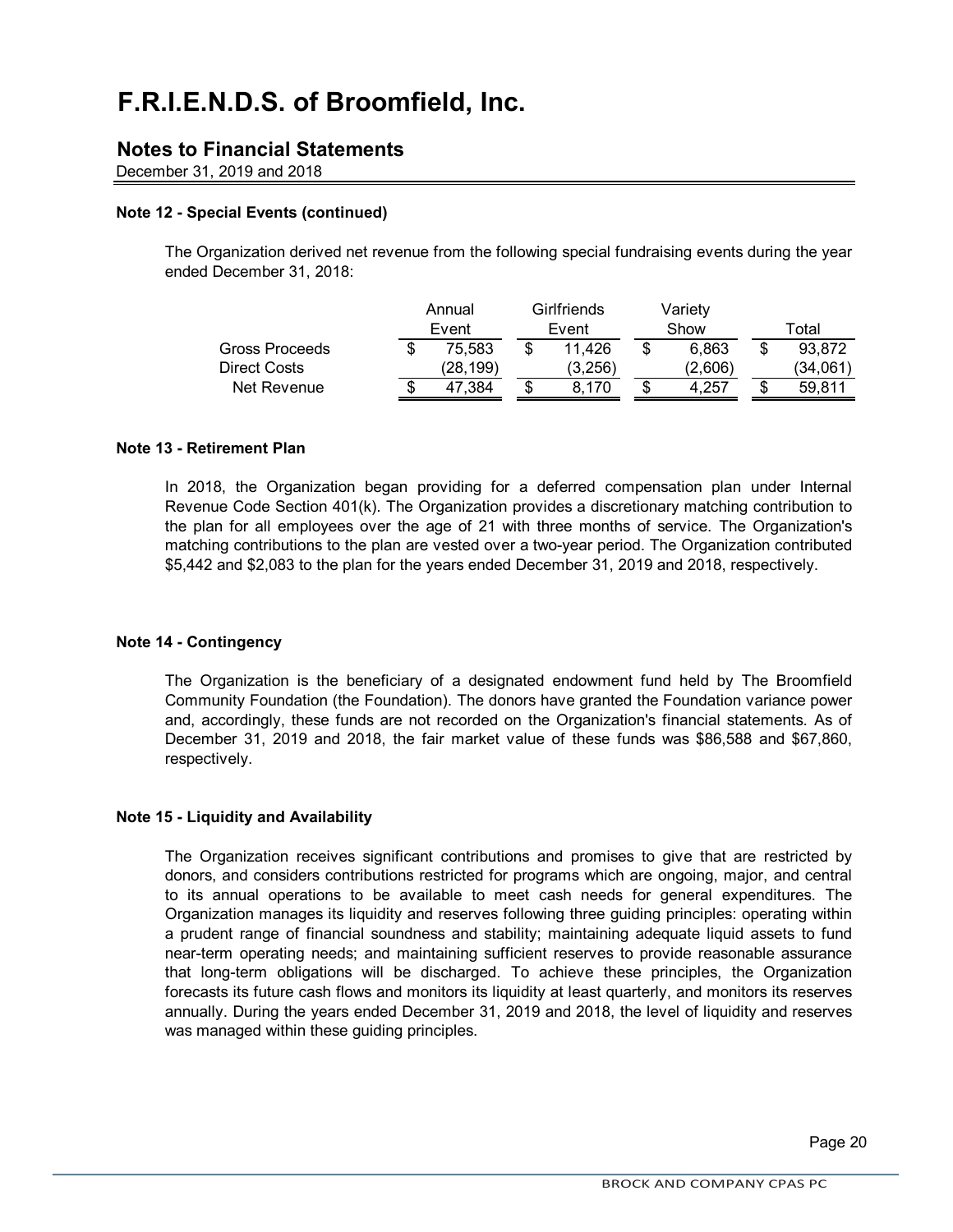### **Notes to Financial Statements**

December 31, 2019 and 2018

### **Note 15 - Liquidity and Availability (continued)**

The Organization's financial assets available for general expenditures within one year are as follows at December 31:

|                                                                                                | 2019 |            |    | 2018      |
|------------------------------------------------------------------------------------------------|------|------------|----|-----------|
| Financial assets at year end:                                                                  |      |            |    |           |
| Cash and cash equivalents                                                                      | \$   | 434,444    | \$ | 408,179   |
| Investments                                                                                    |      | 48,684     |    | 10,344    |
| Accounts receivable                                                                            |      | 99,627     |    | 130,992   |
| Contributions receivable, net                                                                  |      | 140,047    |    | 90,924    |
| Beneficial interest in assets held by foundations                                              |      | 154,473    |    | 88,997    |
|                                                                                                |      | 877,275    |    | 729,436   |
| Less amounts not available to be used within one year:                                         |      |            |    |           |
| Contributions receivable beyond one year<br>Assets designated by the board                     |      | (41, 350)  |    | (64, 524) |
| as an endowment<br>Permanent donor-imposed restrictions<br>making financial assets unavailable |      | (134, 473) |    | (88, 997) |
| for general expenditure                                                                        |      | (20,000)   |    |           |
| Cash restricted for capital campaign                                                           |      |            |    | (6,377    |
|                                                                                                |      | (195,823)  |    | (159,898) |
| Financial assets available for general                                                         |      |            |    |           |
| expenditures within one year                                                                   |      | 681,452    | \$ | 569,538   |

### **Note 16 - Concentrations**

*Concentrations of Credit Risk.* The Organization's primary customers are individuals who are insured under third-party payor agreements. The Organization performs ongoing credit evaluations of its customers and generally does not require collateral. The Organization provides reserves for credit losses, as necessary, based on a thorough review of all outstanding accounts. Such losses and yearly provisions have been within management's expectations.

*Major Third-Party Payor.* The Organization had a single third-party payor who comprised 46% of total revenues for each of the years ended December 31, 2019 and 2018.

*Geographical.* The Organization receives a substantial amount of their support from Broomfield, Colorado and the surrounding areas.

#### **Note 17 - Uncertainty and Subsequent Event**

During 2020, a health care pandemic has occurred in the United States and internationally. In response to the crisis, the federal, state, and municipal governments have enacted various policies to curtail group gatherings until the risk has diminished. Page 21